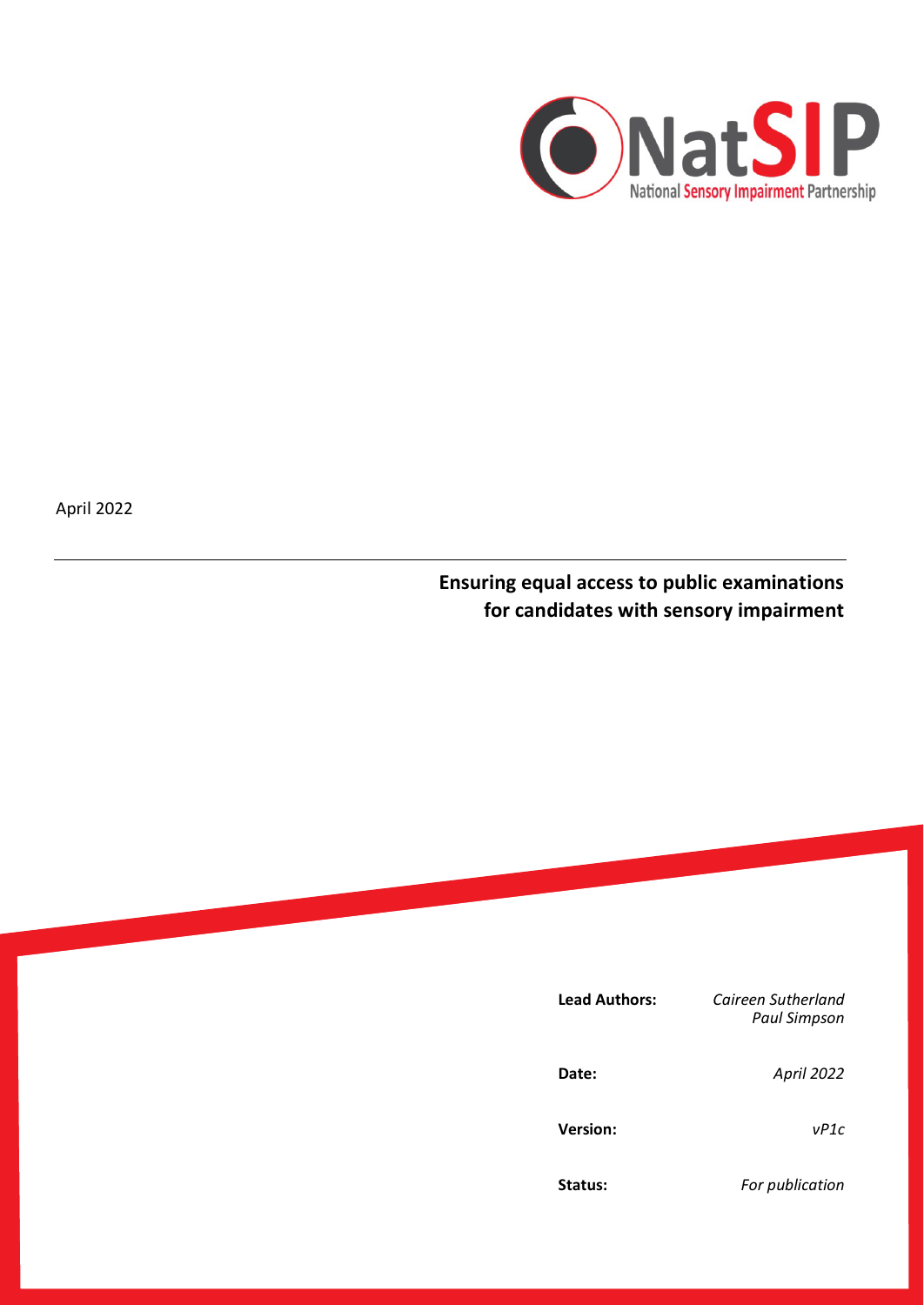

A previous version of this guide was prepared using funding provided by the Department for Education under contract with NatSIP, the National Sensory Impairment Partnership.



Contact: Lindsey Jane Rousseau, NatSIP Facilitator T: 07711 030711 E: lindsey.rousseau@natsip.org.uk W: www.natsip.org.uk

**Copyright** © NatSIP 2022



This document is copyright © NatSIP 2022, and is licensed under [a Creative Commons Attribution-ShareAlike](http://creativecommons.org/licenses/by-sa/4.0/deed.en_US) 4.0 [International License.](http://creativecommons.org/licenses/by-sa/4.0/deed.en_US) For more details please se[e http://creativecommons.org/licenses/by-sa/4.0/](http://creativecommons.org/licenses/by-sa/4.0/)

You are free to share — copy and redistribute the material in any medium or format, adapt — remix, transform, and build upon the material for any purpose, even commercially, under the following terms:

*Attribution —* You must giv[e appropriate credit,](http://creativecommons.org/licenses/by-sa/4.0/) provide a link to the license, an[d indicate if changes were made.](http://creativecommons.org/licenses/by-sa/4.0/) You may do so in any reasonable manner, but not in any way that suggests the licensor endorses you or your use.

*Share Alike —* If you remix, transform, or build upon the material, you must distribute your contributions under the [same license](http://creativecommons.org/licenses/by-sa/4.0/) as the original.

*No additional restrictions —* You may not apply legal terms or [technological measures](http://creativecommons.org/licenses/by-sa/4.0/) that legally restrict others from doing anything the license permits.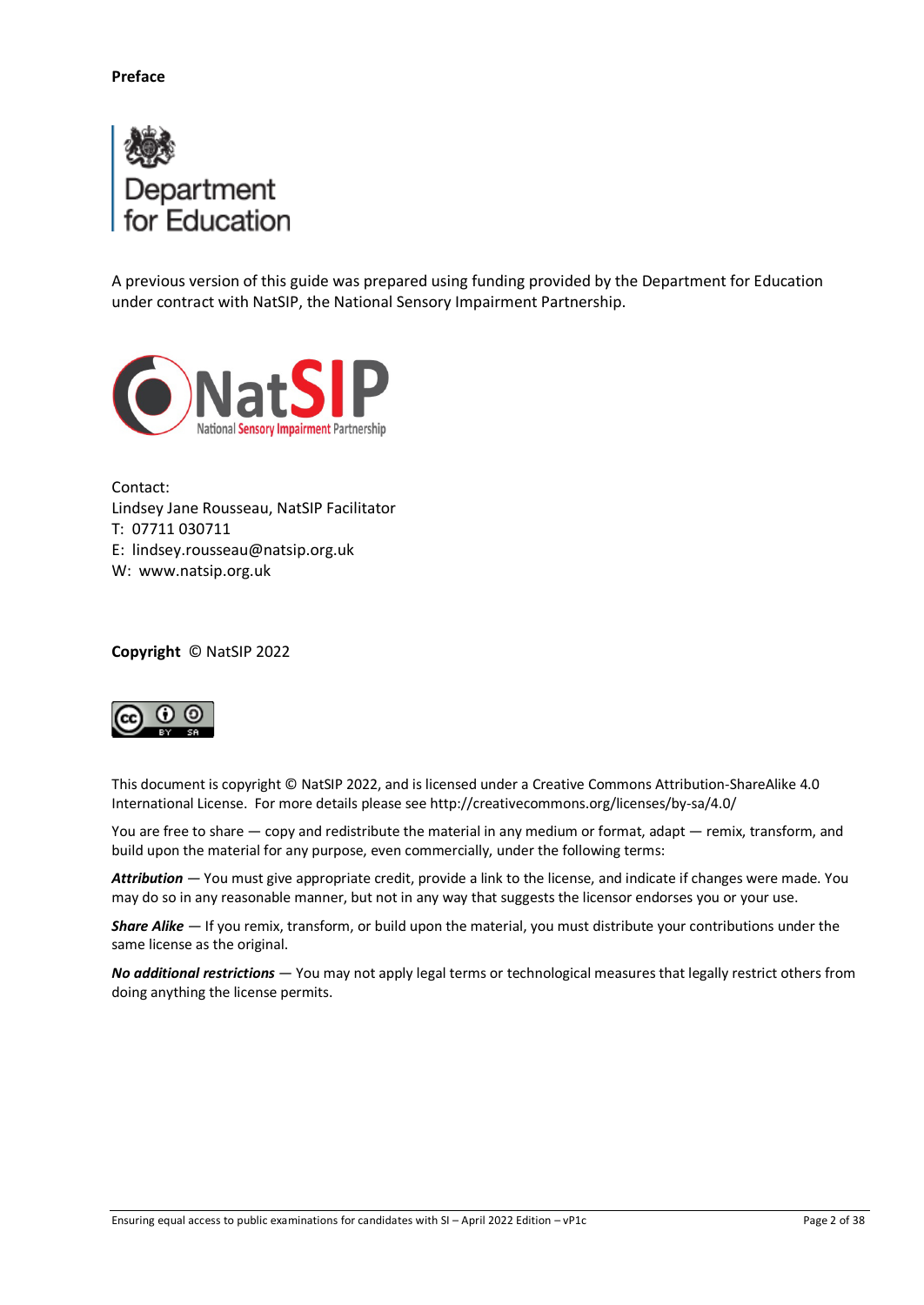# **Table of Contents**

| 0.   |                                                                                          |  |
|------|------------------------------------------------------------------------------------------|--|
| 1.   |                                                                                          |  |
| 2.   |                                                                                          |  |
| 2.1  | What are the guiding principles underlying the use of access arrangements for candidates |  |
| 2.2  |                                                                                          |  |
| 2.3  |                                                                                          |  |
| 2.4  |                                                                                          |  |
| 2.5  |                                                                                          |  |
| 2.6  |                                                                                          |  |
| 2.7  |                                                                                          |  |
| 3.   |                                                                                          |  |
| 3.1  |                                                                                          |  |
| 3.2  |                                                                                          |  |
| 3.3  |                                                                                          |  |
| 4.   |                                                                                          |  |
| 4.1  |                                                                                          |  |
| 4.2  |                                                                                          |  |
| 4.3  |                                                                                          |  |
| 4.4  |                                                                                          |  |
| 4.5  |                                                                                          |  |
| 4.6  |                                                                                          |  |
| 4.7  |                                                                                          |  |
| 4.8  |                                                                                          |  |
| 4.9  |                                                                                          |  |
| 4.10 |                                                                                          |  |
| 4.11 |                                                                                          |  |
| 5.   |                                                                                          |  |
| 5.1  |                                                                                          |  |
| 5.2  |                                                                                          |  |
| 5.3  |                                                                                          |  |
| 5.4  |                                                                                          |  |
| 5.5  |                                                                                          |  |
| 5.6  |                                                                                          |  |
| 5.7  |                                                                                          |  |
| 5.8  |                                                                                          |  |
| 5.9  |                                                                                          |  |
|      |                                                                                          |  |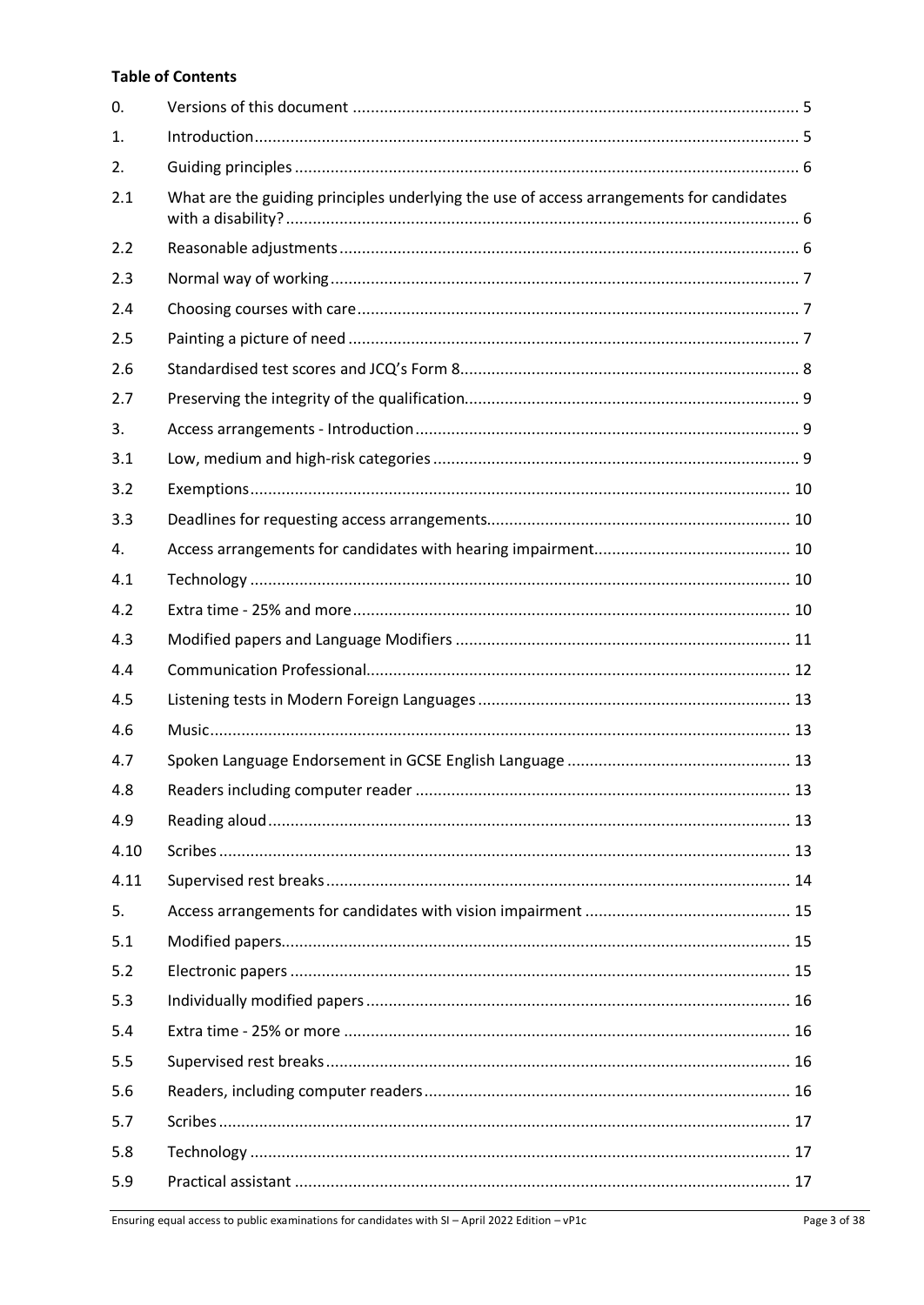| 5.10 |                                                                     |  |  |
|------|---------------------------------------------------------------------|--|--|
| 5.11 |                                                                     |  |  |
| 6.   | Access arrangements for candidates with multisensory impairment  19 |  |  |
| 7.   |                                                                     |  |  |
|      |                                                                     |  |  |
| A1.  |                                                                     |  |  |
| A2.  |                                                                     |  |  |
| A3.  |                                                                     |  |  |
| A4.  |                                                                     |  |  |
| A5.  |                                                                     |  |  |
| A6.  |                                                                     |  |  |
| A7.  |                                                                     |  |  |
| A8.  |                                                                     |  |  |
| A9.  |                                                                     |  |  |
| A10. |                                                                     |  |  |
|      |                                                                     |  |  |
|      |                                                                     |  |  |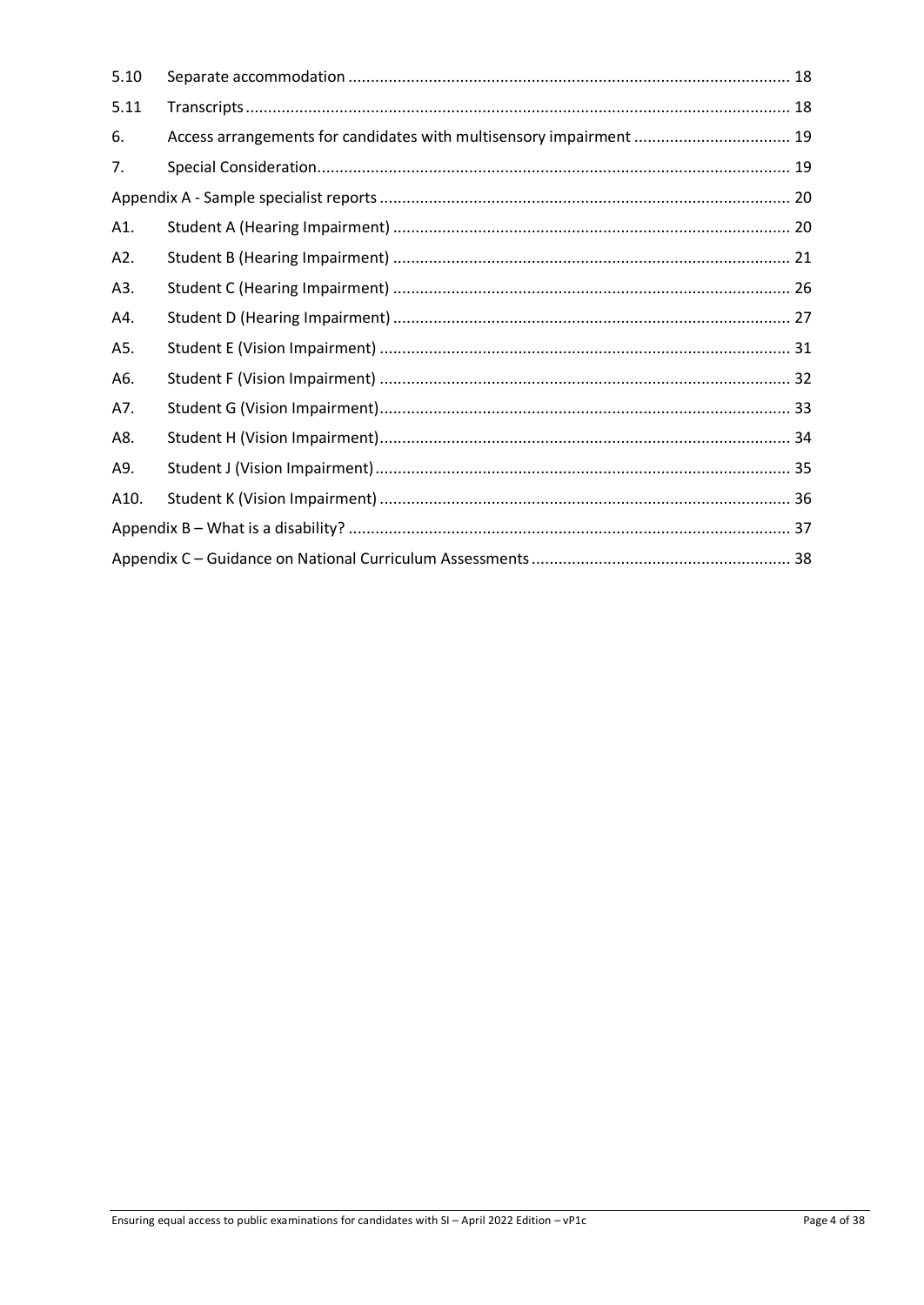# <span id="page-4-0"></span>**0. Versions of this document**

This guide is an updated revision of the document NatSIP first published in September 2017, and updated in 2019 and 2020. This, the *April 2022 Edition* **replaces** all previous versions, which should no-longer be used.

The lead authors for this revision were Caireen Sutherland (who is Vice-Chair of VIEW<sup>[1](#page-4-2)</sup> and Head of Education at RNIB<sup>[2](#page-4-3)</sup>) and Paul Simpson (Co-National Executive Officer of BAToD<sup>[3](#page-4-4)</sup>). Colleagues within BATOD, RNIB and VIEW have contributed their specialist knowledge to the content.

## <span id="page-4-1"></span>**1. Introduction**

The implications of a sensory impairment are well known to teachers of children and young people with Hearing Impairment (HI), Vision Impairment (VI) and multi-sensory impairment (MSI). These same factors can also have a significant effect on all aspects of learning and development and are well known also to affect assessment. It is crucial that candidates with sensory impairment are able to show what they know and can do without changing the demands of the assessment and that any barriers to their being able to do this are removed or mitigated.

Much of the content of this guide can be applied to all forms of summative assessment, but the primary focus of this guide is on general qualifications, i.e. GCSE and A-level. While we hope the information and advice is accurate, readers are also strongly advised to consult the official publication *Access Arrangements and Reasonable Adjustments*[4](#page-4-5) produced annually by the Joint Council for Qualifications (JCQ).

This guide consists of six main sections and three appendices as follows:

| Section 1  | <b>Guiding principles</b>                                                              |
|------------|----------------------------------------------------------------------------------------|
| Section 2  | Access arrangements – Introduction                                                     |
| Section 3  | Access arrangements for candidates with hearing impairment                             |
| Section 4  | Access arrangements for candidates with vision impairment                              |
| Section 5  | Access arrangements for candidates with multisensory impairment                        |
| Section 6  | Special consideration                                                                  |
|            |                                                                                        |
| Appendix A | Sample specialist reports                                                              |
| Appendix B | Definition of disability                                                               |
| Appendix C | Where to find information about access arrangements for National Curriculum assessment |

Please note that access arrangements for vocational qualifications and Functional Skills assessment follow the same broad principles as general qualifications but some specific access arrangements may differ. Details are given in the JCQ publication listed above.

<span id="page-4-2"></span><sup>&</sup>lt;sup>1</sup> See[: https://viewweb.org.uk/](https://viewweb.org.uk/)

<span id="page-4-3"></span><sup>&</sup>lt;sup>2</sup> See[: https://www.rnib.org.uk/](https://www.rnib.org.uk/)

<span id="page-4-4"></span><sup>&</sup>lt;sup>3</sup> See[: https://www.batod.org.uk/](https://www.batod.org.uk/)

<span id="page-4-5"></span><sup>4</sup> See[: https://www.jcq.org.uk/exams-office/access-arrangements-and-special-consideration/regulations-and-guidance/](https://www.jcq.org.uk/exams-office/access-arrangements-and-special-consideration/regulations-and-guidance/)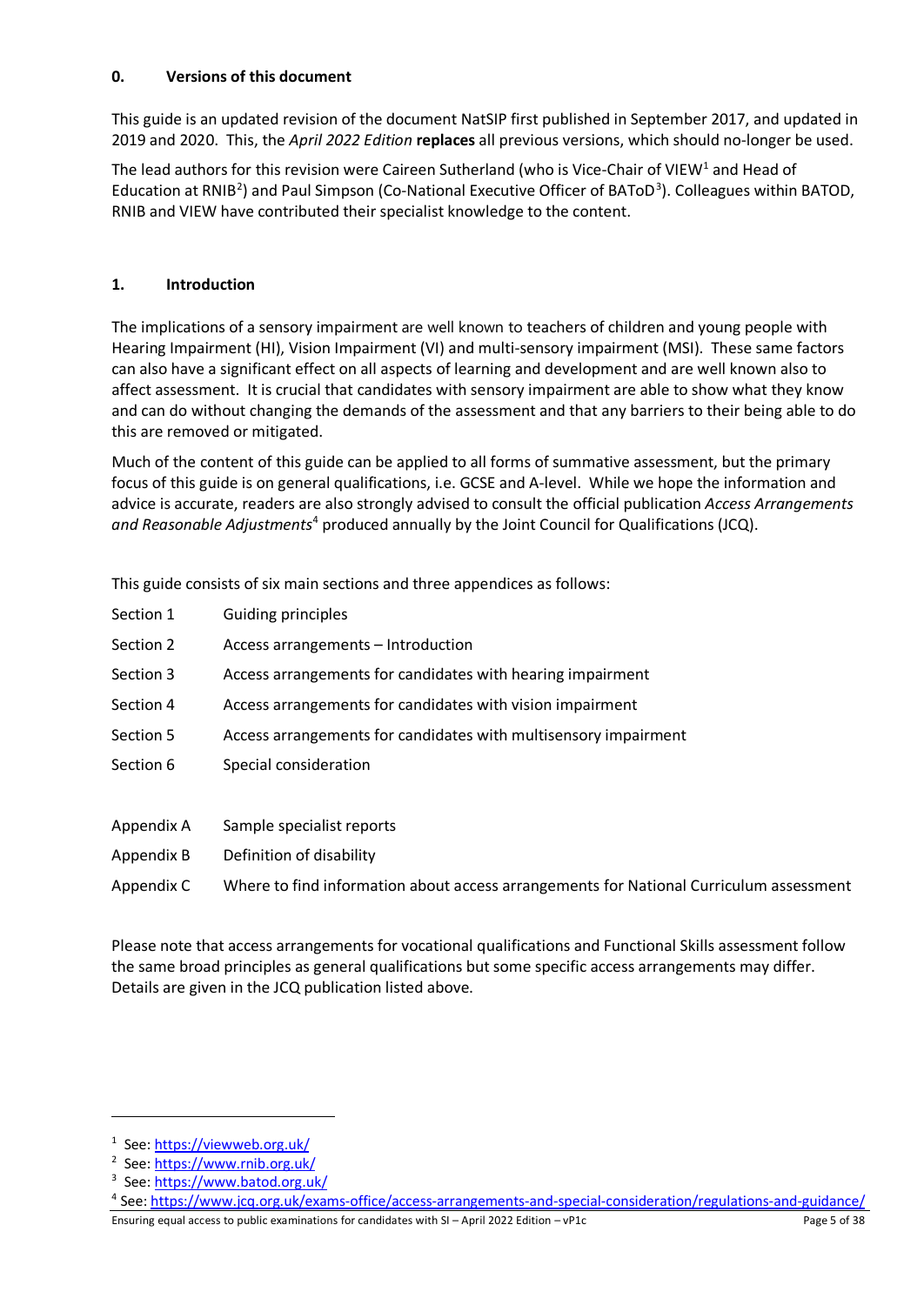## <span id="page-5-0"></span>**2. Guiding principles**

## <span id="page-5-1"></span>**2.1 What are the guiding principles underlying the use of access arrangements for candidates with a disability?**

The concept of creating a level playing field by minimising the 'long term and substantial adverse effect' of a disability on a candidate's performance will be clear to all concerned. It is important to stress that this should not be thought of as giving students 'concessions' - a word which should not be used in this context but rather as meeting their entitlement to reasonable adjustments in the light of the effects of their disability. Further information on the definition of disability is given in Appendix B.

Access arrangements are the principal way in which awarding bodies comply with their duty under the Equality Act  $(2010)^5$  $(2010)^5$  to make 'reasonable adjustments'. They are intended to remove or minimise disadvantage, whilst not giving the candidate an unfair advantage. They are not granted automatically, but should be a response to the identified effects of an individual candidate's disability on their access to assessment.

Having a hearing or vision impairment does not entitle the candidate to any specific arrangements they wish to have – it has to be shown that the candidate needs them. This is achieved by showing a 'picture of need', explaining the effects of the sensory impairment on them and providing evidence to support this, including where appropriate the results of standardised testing. Further information about these principles and processes is given below.

## <span id="page-5-2"></span>**2.2 Reasonable adjustments**

The definition of a reasonable adjustment is not straightforward and depends on individual circumstances. To quote from the JCQ guidance:<sup>[6](#page-5-4)</sup>

- Whether an adjustment will be considered reasonable will depend on a number of factors which will include, but are not limited to:
- the needs of the disabled candidate
- the effectiveness of the adjustment
- the cost of the adjustment, and
- the likely impact of the adjustment upon the candidate and other candidates.

An adjustment will not be approved if it

- involves unreasonable costs to the awarding body
- involves unreasonable timeframes
- affects the security and integrity of the assessment.

This is because the adjustment is then not 'reasonable'.

In most cases it will not be considered reasonable for adjustments to be made to the assessment objectives within a qualification. To do so would be likely to undermine the effectiveness of the qualification in providing a reliable indication of the knowledge, skills and understanding of the candidate. For the same reason, there is no duty to make adjustments to competence standards within vocational qualifications.

Ensuring equal access to public examinations for candidates with SI – April 2022 Edition – vP1c Page 6 of 38 Page 6 of 38

<span id="page-5-3"></span><sup>5</sup> <http://www.legislation.gov.uk/ukpga/2010/15/contents>

<span id="page-5-4"></span><sup>&</sup>lt;sup>6</sup> [https://www.jcq.org.uk/wp-content/uploads/2021/11/AA\\_regs\\_21-22\\_FINAL.pdf](https://www.jcq.org.uk/wp-content/uploads/2021/11/AA_regs_21-22_FINAL.pdf) 'Definitions' (p7)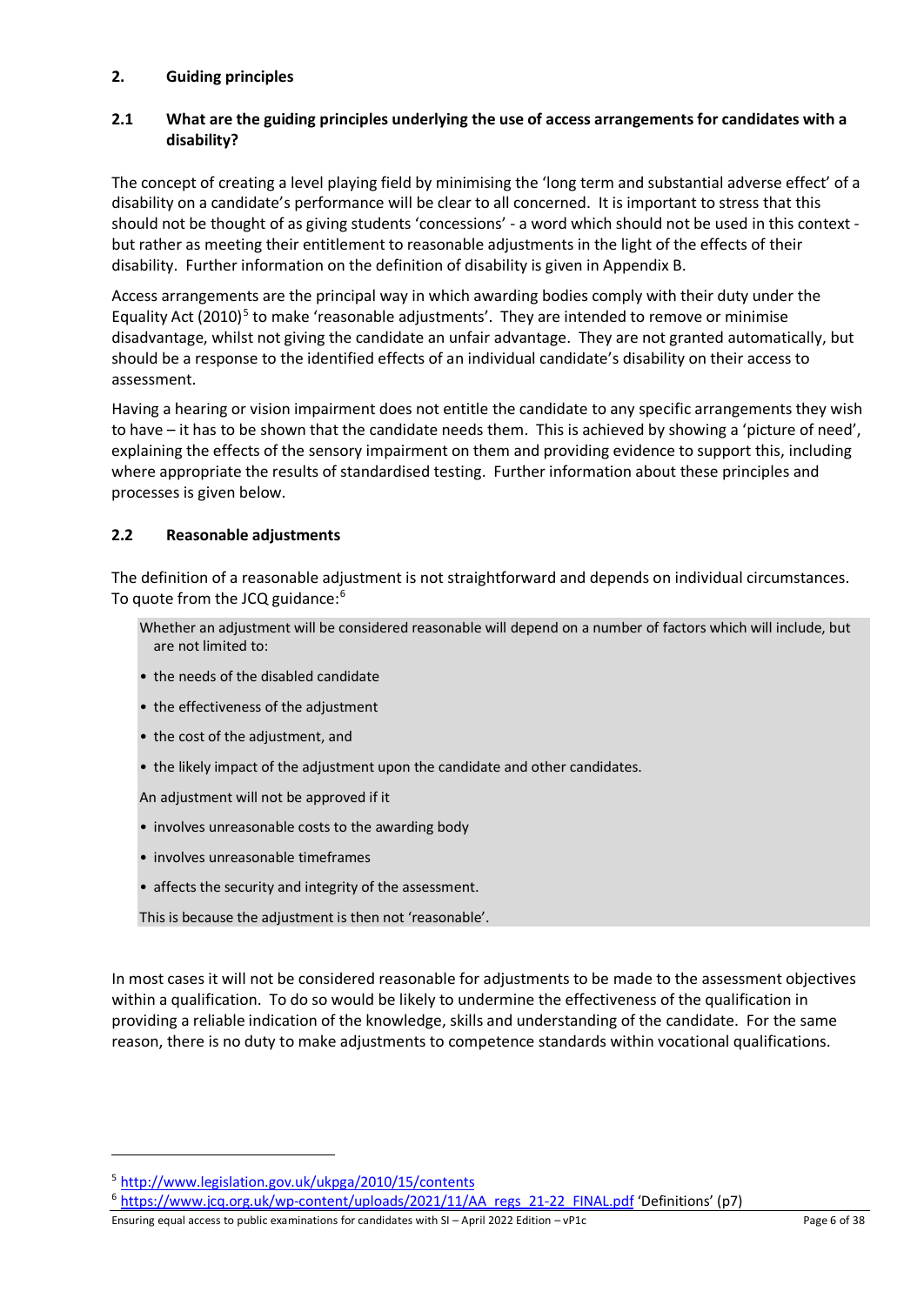# <span id="page-6-0"></span>**2.3 Normal way of working**

It is vital to ensure that normal classroom practice from the beginning of a learner's education reflects the sort of access arrangements which will be available when the formal assessment time arrives. This includes modified language in the classroom, modified curriculum materials in accessible formats, BSL interpretation where appropriate and extra time in assessments if this will be requested later. In addition, there will need to be appropriate arrangements for specific tasks, e.g. the speaking and listening elements of modern foreign languages (MFL) or practical assessments in science. A key principle for external assessments is that any requested access arrangement must reflect the candidate's normal way of working in the classroom and must not just emerge at the time of the assessment. Thus, candidates should be familiar by the time of the assessment with the implications of having extra time, the support of a language modifier or the format of modified paper they are going to use. Of course, 'normal way of working' is only acceptable if it does not undermine the basis of the examination, as explained above.

# <span id="page-6-1"></span>**2.4 Choosing courses with care**

While the majority of courses will be suitable for a young person with sensory impairment who has the appropriate academic ability, it is important to understand that embarking on a course does not automatically mean that the qualification at the end of it can be made accessible. Teachers of children and young people with sensory impairment need to support these learners at all stages and not just at the time of the assessment. This support includes ensuring that learners choose appropriate courses and that suitable forethought is given in advance to any potential barriers in the assessment process and how these might be minimised or removed.

# <span id="page-6-2"></span>**2.5 Painting a picture of need**

It is not necessary for a candidate to have a Statement or EHC Plan in place in order to be eligible for an access arrangement. The main requirement is that the centre can provide a compelling case that:

- a) the candidate needs the access arrangement
- b) there is strong evidence to show why this is the case. and
- c) the access arrangement reflects the candidate's normal way of working.

This is referred to as the 'picture of need' and should take the form of a letter or file note held by the centre and made available on request in a centre inspection<sup>[7](#page-6-3)</sup>.

Ensuring equal access to public examinations for candidates with SI – April 2022 Edition – vP1c Page 7 of 38 Page 7 of 38

<span id="page-6-3"></span><sup>7</sup> [https://www.jcq.org.uk/wp-content/uploads/2021/11/AA\\_regs\\_21-22\\_FINAL.pdf](https://www.jcq.org.uk/wp-content/uploads/2021/11/AA_regs_21-22_FINAL.pdf) Ch5 (p28)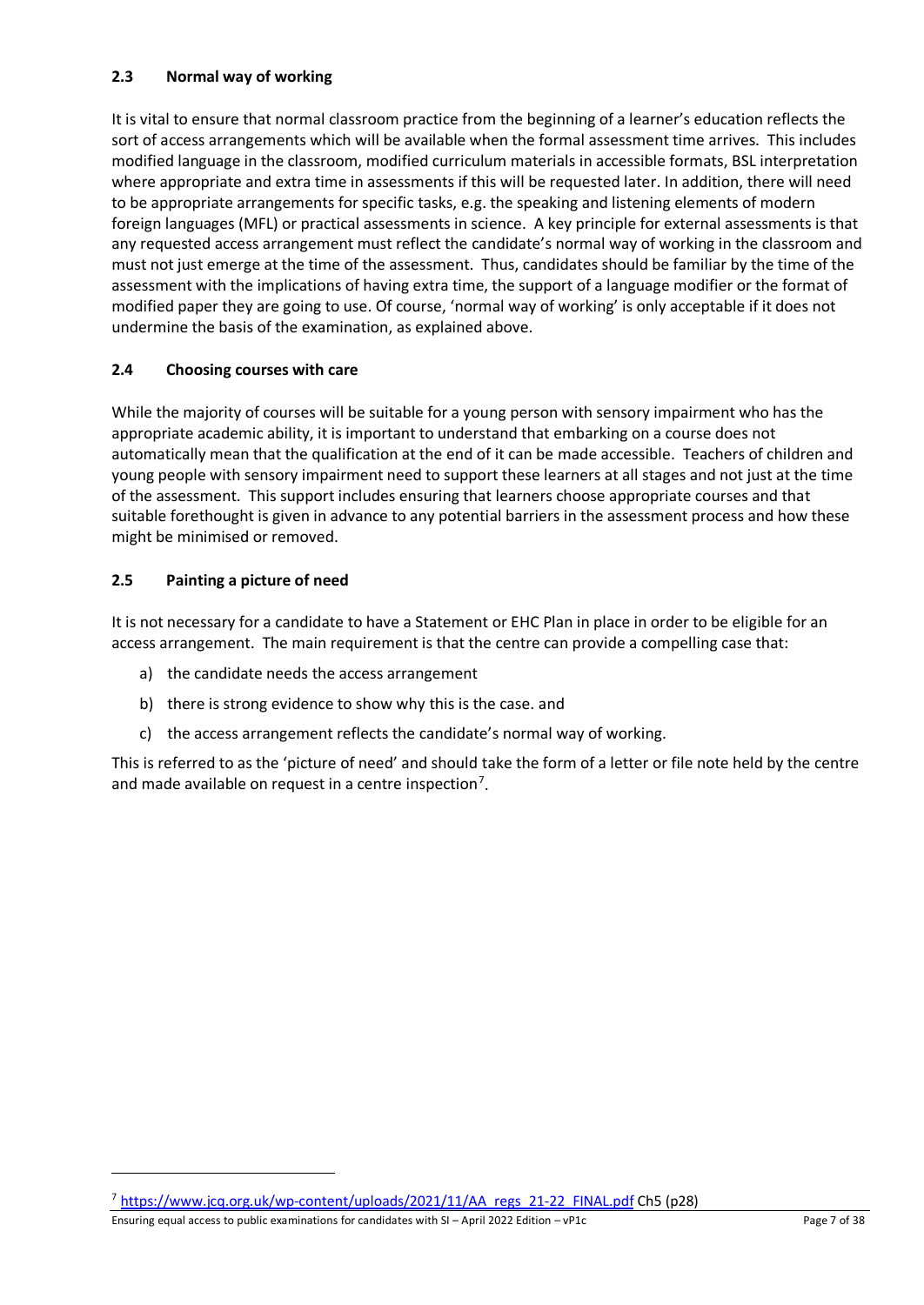### The JCQ guidance explains what this letter or file note should contain<sup>[8](#page-7-1)</sup>:

#### So as not to give an unfair advantage, the centre's letter or file note (written by the SENCo) must:

- confirm that the candidate has persistent and significant difficulties when accessing and processing information and is disabled within the meaning of the Equality Act 2010;
- include evidence of the candidate's current difficulties and how they substantially impact on teaching and learning in the classroom;
- show the involvement of teaching staff in determining the need for [xxx] access arrangement;
- confirm that without the application of [xxx] access arrangement the candidate would be at a substantial disadvantage; (the candidate would be at a substantial disadvantage when compared with other, non-disabled candidates undertaking the assessment.)
- confirm that [xxx] access arrangement is the candidate's normal way of working within the centre as a direct consequence of their disability.

The centre's letter or file note is supported with, for example:

- a letter from CAMHS, a HCPC registered psychologist, a hospital consultant, a psychiatrist; or
- a letter from the Local Authority Specialist Service, Local Authority Sensory Impairment Service or Occupational Health Service; or
- a letter from a Speech and Language Therapist (SaLT); or
- a current Statement of Special Educational Needs relating to the candidate's secondary education, or an Education, Health and Care Plan, which confirms the candidate's disability.

Although a Statement or EHC Plan is not required, for those learners who have them, it is good practice to ensure that reference to access arrangements for all types of assessment is included in the Statement or Plan, as this provides good evidence for the picture of need when applying for access arrangements. It is important that these be discussed from as early in the learner's career as possible, so that they are embedded in practice within the school and their use in formal assessments takes place smoothly as the learner's normal way of working. This is particularly important for pupils in the secondary phase of education but also applies to Key Stage 1 and 2 SATs and the phonic check at the end of Year 1. Paying close attention to a pupil's 'normal way of working' throughout their education, and in particular in the time leading up to an assessment is also an important way of avoiding the use of access arrangements in the classroom which would not be allowed in an external examination.

### <span id="page-7-0"></span>**2.6 Standardised test scores and JCQ's Form 8**

For candidates with learning difficulties, the evidence required to support an application for extra time or a reader should always include standardised reading test scores, in order to demonstrate their eligibility for these arrangements. These tests scores should be recorded on JCQ's Form  $8<sup>9</sup>$  $8<sup>9</sup>$  $8<sup>9</sup>$  and filed for possible inspection by JCQ centre inspectors.

### **Please note that the current regulations state that tests used to support applications for access arrangements must be current editions.**

It is important to emphasise that for candidates with sensory impairment a standardised reading test score is **not always** required in order to justify a request for extra time or a reader in examinations. This is because it may not always be possible to assess these candidates' reading accuracy, speed or comprehension effectively and also because medical evidence should already exist which proves that they have a disability and are therefore entitled to reasonable adjustments. This is particularly important for pupils with vision impairment for whom appropriate reading tests are not readily available. Nevertheless, the centre must still demonstrate that the candidate has an impairment which has a 'substantial and long-term adverse effect' on

Ensuring equal access to public examinations for candidates with SI – April 2022 Edition – vP1c Page 8 of 38 Page 8 of 38

<span id="page-7-1"></span><sup>8</sup> [https://www.jcq.org.uk/wp-content/uploads/2021/11/AA\\_regs\\_21-22\\_FINAL.pdf](https://www.jcq.org.uk/wp-content/uploads/2021/11/AA_regs_21-22_FINAL.pdf) p38

<span id="page-7-2"></span><sup>9</sup> <http://www.jcq.org.uk/exams-office/access-arrangements-and-special-consideration/forms>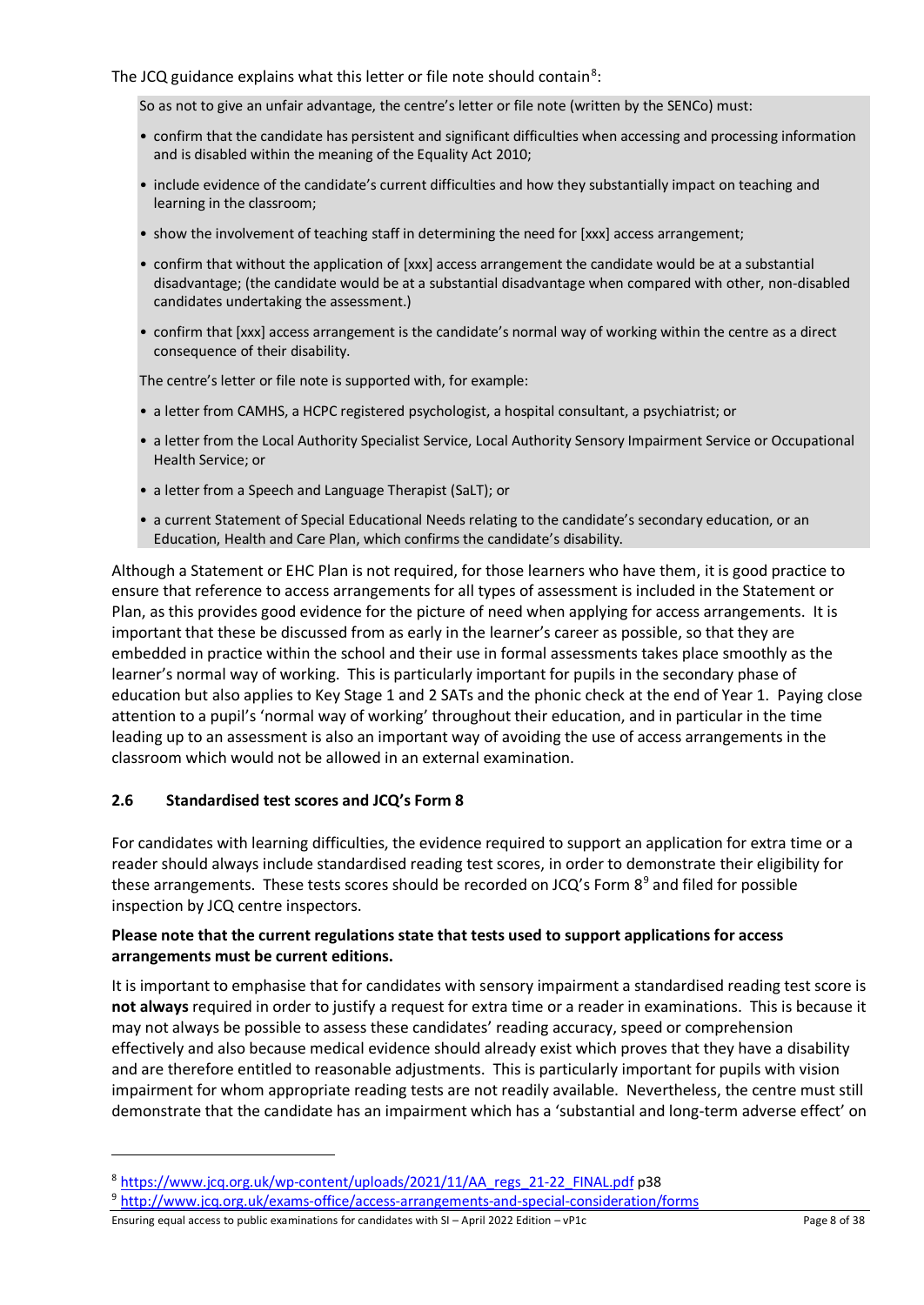their his/her reading' and provide evidence of his or her normal way of working as evidence to support the application.

# <span id="page-8-0"></span>**2.7 Preserving the integrity of the qualification**

A key aspect of the provision of access arrangements is the need to preserve the integrity of the qualification. This means that some arrangements carry greater risk than others. The use of human support, in particular, needs to be carefully controlled to ensure that what is assessed is the candidate's own knowledge and understanding. For example, Language Modifiers and Communication Professionals, although they must record the interventions they have made, are making them during the exam itself, so it is difficult at the time to be sure that the arrangement is being applied fairly. These are therefore *high-risk* arrangements which, if not properly applied, could advantage or disadvantage the candidate, unfairly in either case.

Similar considerations might apply to the use of a practical assistant to support a blind candidate's access to practical assessment – the assistant must only carry out tasks which are not considered to be an integral part of the assessment itself. In such cases, rigorous criteria are applied, and full recording of interventions made must be provided by the centre. Such arrangements will also need to be separately invigilated and/or take place in separate rooms.

# <span id="page-8-1"></span>**3. Access arrangements - Introduction**

## <span id="page-8-2"></span>**3.1 Low, medium and high-risk categories**

The main access arrangements available are set out in the JCQ guidance *Adjustments for candidates with disabilities and learning difficulties Access Arrangements and Reasonable Adjustments.* [10](#page-8-3) The guidance is not exhaustive, in that access arrangements not listed may be permitted in individual cases through discussion with the relevant Awarding Organisation. In all instances, a clear case needs to be made and supporting evidence has to be available.

Although not described in the JCQ guidance in these terms, access arrangements can be considered as falling into three main categories, which reflect the way in which they are requested and approved:

- **Low risk** arrangements which can be approved by the local exam centre without external permission. Records of these arrangements must be kept and may be checked by JCQ inspectors. Examples include the use of a low vision aid, amplification equipment and supervised rest breaks.
- **Medium risk** arrangements which require external approval via *Access Arrangements Online* (AAO), the online tool used by exam officers to manage applications<sup>[11](#page-8-4)</sup>. AAO will approve a wide range of access arrangements automatically as long as these meet certain criteria. Examples include the use of extra time up to 25%, modified papers in standard formats, or the use of a reader in papers where the skill of reading is not assessed.
- **High risk** arrangements which require explicit approval by the Awarding Organisation concerned, having been rejected by the automatic AAO tool because they might undermine the integrity and/or security of the assessment, or because they have cost or time implications for the Awarding Organisation, which could make them unreasonable. This rejection does not mean that the arrangement is not possible, but further discussion with the Awarding Organisation is required before it can be approved. Examples include extra time above 25%, the use of a Language Modifier or Practical Assistant, and the provision of modified papers in formats other than those listed in the JCQ guidance.

<span id="page-8-3"></span><sup>10</sup> <http://www.jcq.org.uk/exams-office/access-arrangements-and-special-consideration>

<span id="page-8-4"></span> $11$  For more information about AAO, see the JCQ website [www.jcq.org.uk](http://www.jcq.org.uk/) and specifically <https://www.jcq.org.uk/exams-office/cap/aao---useful-information>

Ensuring equal access to public examinations for candidates with SI – April 2022 Edition – vP1c Page 9 of 38 Page 9 of 38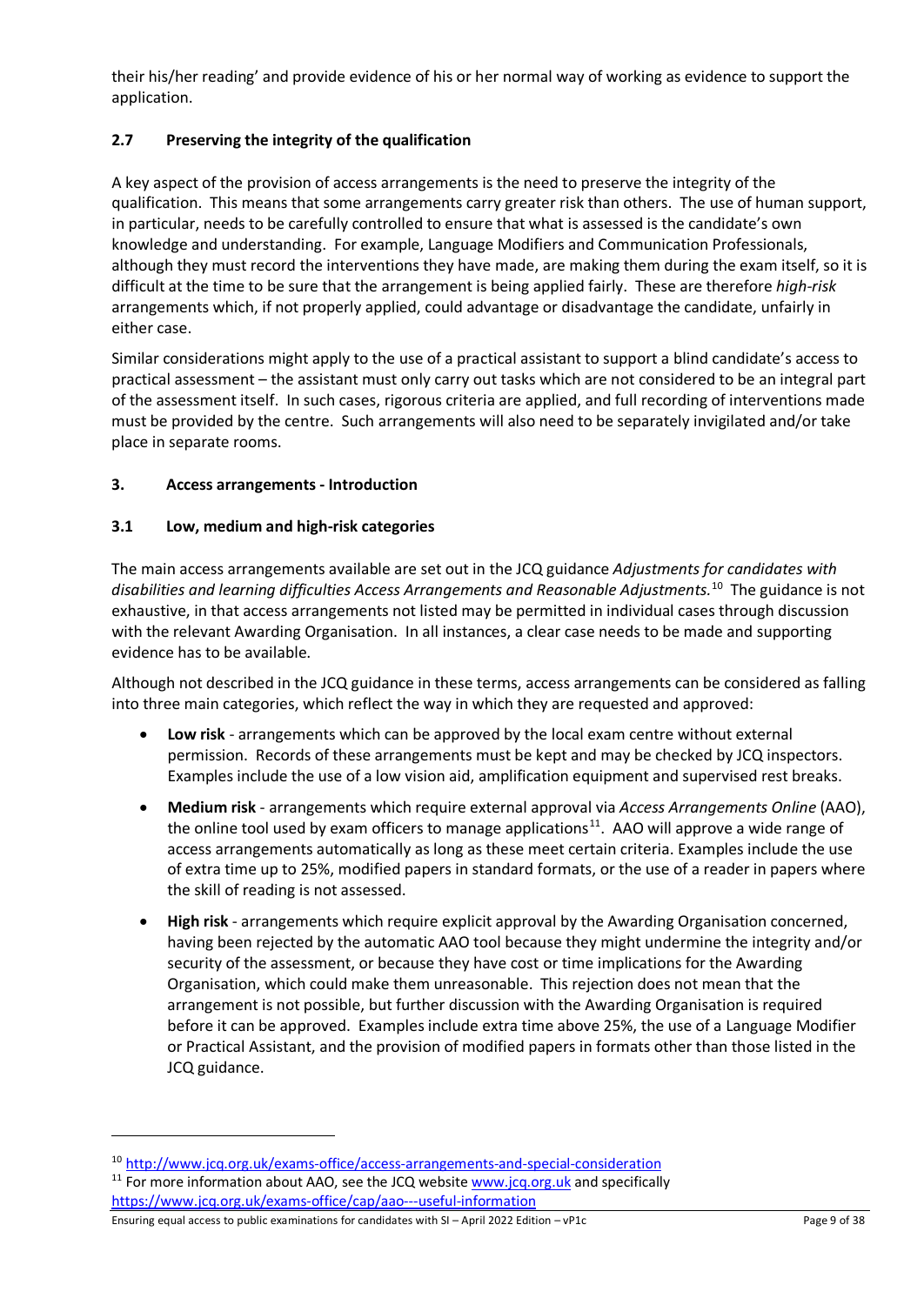# <span id="page-9-0"></span>**3.2 Exemptions**

Under the Equality Act, a candidate with a disability taking General Qualifications may be exempted from a whole component of a qualification as a very last resort if:

- there is no access arrangement available which can provide access to the assessment
- the candidate is unable to fulfil **all** the requirements of that component
- the exempted component makes up no more than 40% of the qualification.

Where an exemption is granted the candidate's grades will be enhanced, i.e. the marks gained in sections of the assessment which have been taken will be increased proportionally to make up for lost marks. However, candidates should be aware that an *indication* may be placed on their certificate stating that it was not possible to make the full assessment accessible to them. Exemptions are used very rarely and require detailed discussion with the Awarding Organisation concerned.

# <span id="page-9-1"></span>**3.3 Deadlines for requesting access arrangements**

Deadlines for submitting applications for access arrangements for GCSE and GCE qualifications are given in the JCQ guidance.<sup>12</sup> For May/June examinations the deadline is 31 January. Please note that the deadline for ordering modified papers is also 31 January. Awarding organisations will try to meet requests submitted after this deadline, but do not guarantee they will be able to do so.

# <span id="page-9-2"></span>**4. Access arrangements for candidates with hearing impairment**

Listed below are the main access arrangements that are likely to be suitable for candidates with sensory impairment. This is not an exhaustive list and any candidate with a disability is entitled to have their needs addressed on an individual basis.

# <span id="page-9-3"></span>**4.1 Technology**

Equipment used by the candidate in their normal day-to-day studies should be allowed in examinations wherever possible. This includes all audiological equipment including FM systems, and desktop, laptop and tablet computers if these constitute the normal way of working. Depending on the skills being assessed, it may be necessary to turn off some specialist functions on ICT devices, such as spell-checkers. This arrangement is granted by the centre.

# <span id="page-9-4"></span>**4.2 Extra time - 25% and more**

Many candidates with a hearing impairment will need extra time to complete an examination. This is because hearing impairment commonly affects an individual's speed of information processing and linguistic access, which may be unrelated to their cognitive ability. For example, it may take a candidate longer to read the text or to have it read to them. Their hearing impairment may also have had an impact on their memory, which again would necessitate extra time.

Extra time may also be required if a candidate is making use of other access arrangements such as a Live Speaker in MFL, a Communication Professional or Language Modifier. The amount of extra time requested should be based on evidence of the candidate's normal way of working using the proposed access arrangement e.g. in mock examinations and regular assessments. Extra time typically varies from around 25- 50% of the time allowed for the standard paper. More might be allowed if sufficient evidence of need is presented. There may be some tests or examinations where extra time is not allowed because completing a task in a set time is one of the skills being assessed.

Ensuring equal access to public examinations for candidates with SI – April 2022 Edition – vP1c Page 10 of 38

<span id="page-9-5"></span><sup>&</sup>lt;sup>12</sup> [https://www.jcq.org.uk/wp-content/uploads/2021/11/AA\\_regs\\_21-22\\_FINAL.pdf](https://www.jcq.org.uk/wp-content/uploads/2021/11/AA_regs_21-22_FINAL.pdf) (p50)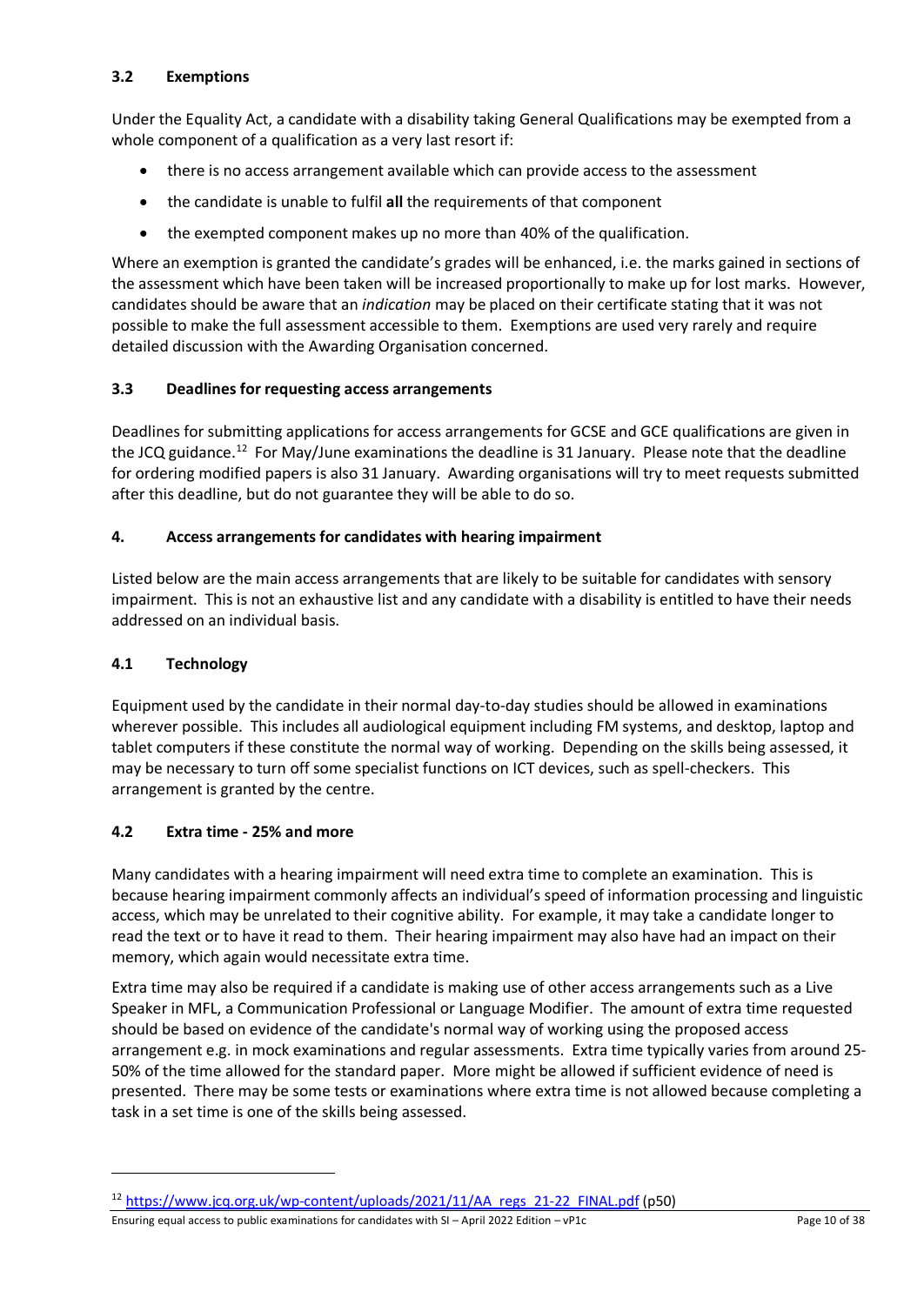## <span id="page-10-0"></span>**4.3 Modified papers and Language Modifiers**

A *Language Modifier* is the term given to the person responsible in an exam for modifying language at the request of a candidate. The awarding body must have allowed the candidate to have the JCQ 'Language Modifier' access arrangement.

*Language Modifier* is also the term used by BATOD to describe a qualified Teacher of the Deaf who is accredited to carry out modification of a written examination by the awarding body (AB). To avoid confusion, this role will be referred to as a BATOD Accredited Language Modifier (BALM).

In England, most awarding bodies produce papers that have been reviewed for language accessibility as part of the production process. This review/modification process is undertaken either by BALMs, or by personnel from within the awarding body.

In Wales and Northern Ireland, modified papers for HI students have to be requested as part of a candidate's access arrangements.

Scotland does not currently have papers that are modified for language accessibility.

*Oral Language Modifiers* were renamed as *Language Modifiers* because staff delivering this arrangement are allowed to use elements of BSL, SSE and Cued Speech.

To qualify for a language modifier (who is able to clarify carrier language and the rubric of examinations) a candidate must have a standardised score of 69 or less (very substantially below average standardised score) in relation to reading comprehension and/or vocabulary. The candidate must have been assessed by a specialist who has conducted an appropriate up-to-date test within 26 months of the final examination.

Access Arrangements Online (AAO) does not include a Language Modifier. However, it enables centres to refer individual applications to awarding bodies. The candidate will have been assessed by a specialist who will have conducted an appropriate up to date test within 26 months of the final examination.

Accredited training courses for language modifiers are run throughout the year. The JCQ document states that language modifiers 'must' have undertaken this training. However, and importantly, JCQ says that a fully qualified Teacher of the Deaf may act as a language modifier without the need to successfully complete this accredited training.

The invigilation arrangements are very strict:

- A separate language modifier and invigilator must be available for each candidate. The invigilator must listen carefully and observe the conduct of the language modifier throughout the duration of the examination. The invigilator must countersign the cover sheet ensuring that it accurately reflects the actions of the language modifier during the examination.
- Language modifiers may open the paper one hour before the examination to prepare themselves but can only provide language modification when requested to do so by the candidate. It cannot be offered unsolicited.
- Modified papers must be ordered if a language modifier is to be used.
- A language modifier may also act as a reader. A separate application for a reader is not required.
- An approved application for a language modifier will allow the centre to grant the candidate up to a maximum of 50% extra time in a paper (or a section of a paper) testing reading. Such a paper or section cannot of course be modified by a language modifier. A language modifier may explain the instructions/rubric of any paper, including those testing reading
- And as in other cases, the use of a language modifier must also represent the normal way of working.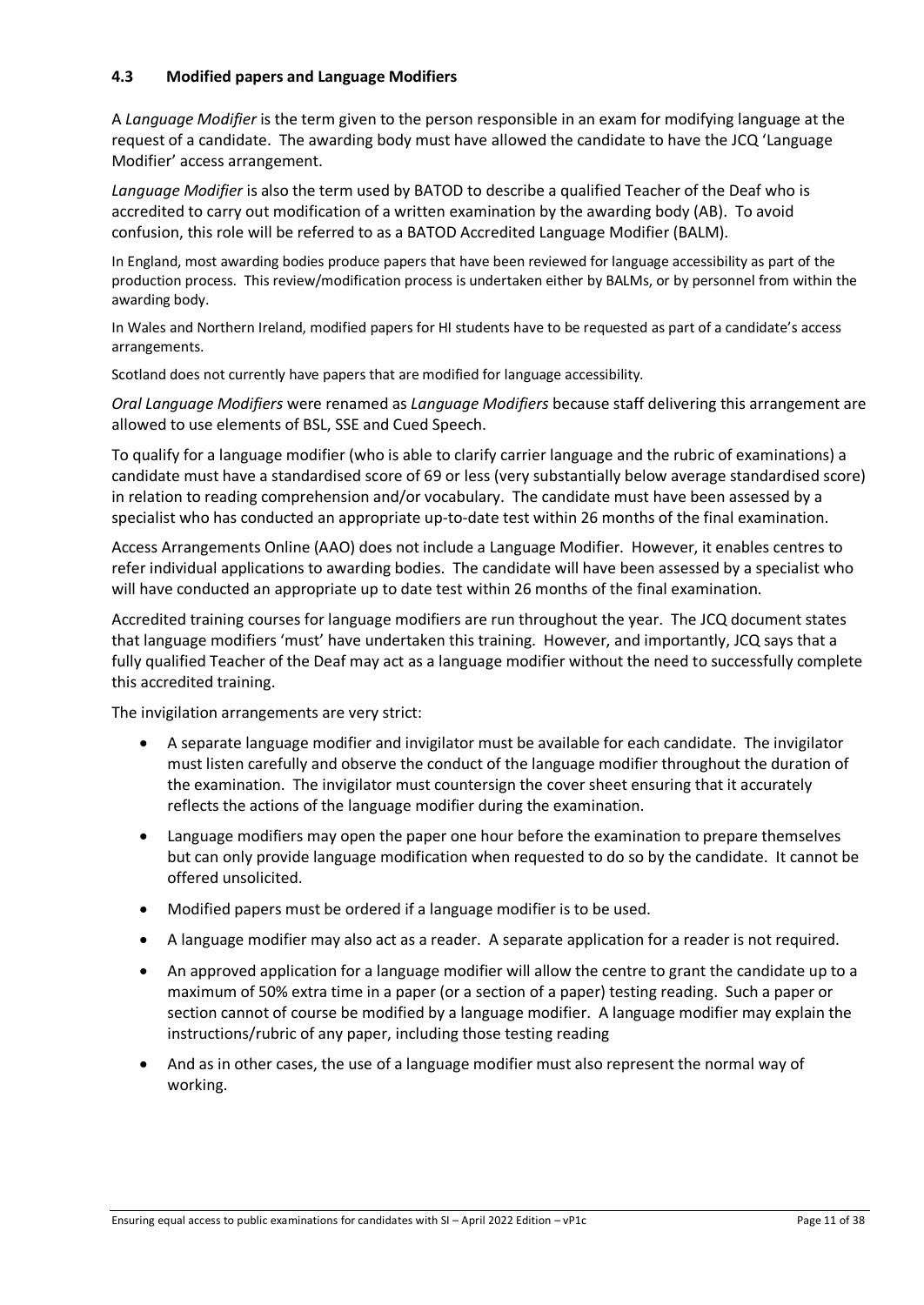Full details are in the document *Adjustments for candidates with disabilities and learning difficulties Access Arrangements and Reasonable Adjustments.* [13](#page-11-1)

# <span id="page-11-0"></span>**4.4 Communication Professional**

The JCQ document states that the role of a communication professional may be undertaken by a communication support worker, a sign language interpreter, a teaching assistant or a Teacher of the Deaf. The communication professional access arrangement can be requested for a candidate who uses BSL in his or her education. No evidence has to be provided for this to be granted. The centre can grant this arrangement. The communication professional should mark on the cover sheet all parts of the examination paper which were interpreted. Usually, it is not possible for the candidate to reply to the questions in BSL, although individual words can be used and written down. However, if a case can be made that this individual needs to do that, and the practical implications can be addressed by recording and transcribing the candidate's responses, it can be allowed in discussion with the awarding organisation. JCQ states that centres should video-record the signing of the communication professional to demonstrate accuracy. It is noted that the term 'should' is used rather than 'must'. JCQ strongly recommends that videoing takes place but accepts that this may currently cause practical difficulties, so it is not yet compulsory.

The Communication Professional must be proficient in the use of the candidate's sign language, being qualified to a minimum of BSL/ISL at Level 3 (ideally at Level 6). The Communication Professional must be at an appropriate level for the examination. It is advisable that the Communication Professional should also be a qualified OLM. The Communication Professional must be familiar to the candidate and must always work at the candidate's pace.

Following concerns expressed by colleagues that some of their communication professionals did not have level 3 in BSL even though they are operating at that level or higher, it was agreed that centres could approach JCQ to explain that fact.

As a result of the concern expressed the 2019-2020 regulations, which still remain in force, are worded as follows:

The Communication Professional must be proficient in the use of the candidate's sign language, ideally being qualified to a minimum of BSL/ISL at Level 3 (and aspiring towards Level 6). The Communication Professional must be at an appropriate level for the examination. It is advisable that the Communication Professional should also be a qualified Language Modifier. The Communication Professional must be familiar to the candidate and must always work at the candidate's pace.

This decision shows that JCQ and the awarding bodies respond in a positive manner when concerns are expressed.

<span id="page-11-1"></span><sup>&</sup>lt;sup>13</sup> See[: https://www.jcq.org.uk/wp-content/uploads/2021/11/AA\\_regs\\_21-22\\_FINAL.pdf](https://www.jcq.org.uk/wp-content/uploads/2021/11/AA_regs_21-22_FINAL.pdf) Section 5.11ff (p60)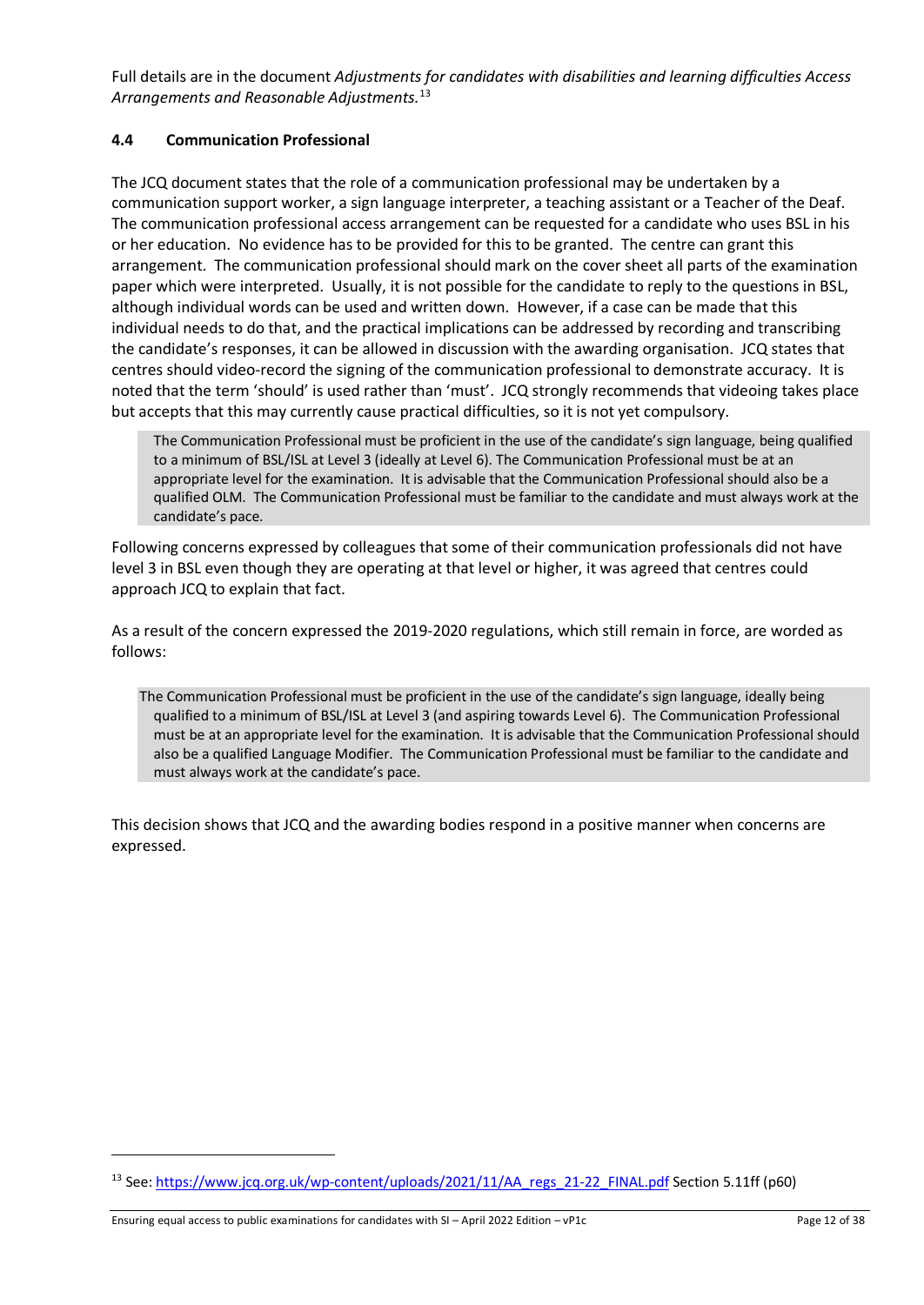# <span id="page-12-0"></span>**4.5 Listening tests in Modern Foreign Languages**

Live voice can be used where the candidate has difficulty hearing a recorded conversation. If several voices are used in the stimulus material, more than one person can be employed. This arrangement can be granted by the centre. Further information on ordering transcripts of tests which will be required can be found in the JCQ guidance.<sup>[14](#page-12-6)</sup> The transcript must be ordered in advance.

# <span id="page-12-1"></span>**4.6 Music**

Access arrangements for music examinations are usually discussed with the awarding organisation and can include alternatives to a listening test, exemptions, extra time and in some cases repetition of stimulus material.

# <span id="page-12-2"></span>**4.7 Spoken Language Endorsement in GCSE English Language**

Specific access arrangements for the spoken language endorsement element of GCSE English Language can be found in a document<sup>[15](#page-12-7)</sup> written by the Inter-board Working Group for GCSE English Language and published on the BATOD website.

# <span id="page-12-3"></span>**4.8 Readers including computer reader**

Candidates who are unable to read quickly enough in an exam context as a result of linguistic delay caused by their hearing impairment may need the support of a reader. For a candidate with a hearing impairment, it should not be necessary to provide evidence of their reading speed and comprehension when applying for this arrangement.

The reader is permitted to read the text or questions but must not explain or clarify the questions or text, or advise on timing or the choice or order of questions. A language modifier may be more suitable to assist in clarifying complex language although qualification for an LM is more difficult as an LM is regarded as an 'arrangement of last resort. Readers are not usually allowed in sections of papers which are testing reading, as candidates cannot be granted marks for a skill that they are unable to demonstrate, but if a candidate cannot access a computer reader a lip-speaker may be permitted.

# <span id="page-12-4"></span>**4.9 Reading aloud**

It can make a significant difference to a candidate who **persistently** struggles to understand what they have read, but who does not qualify for a reader, to read aloud. Where candidates are reading difficult text they may work more effectively if they can hear themselves read. **The arrangement must reflect the candidate's normal way of working in internal school tests and mock examinations.** A candidate who reads aloud to himself/herself **must** be accommodated separately within the centre.

If candidates are entitled to a reader, they can make use of the read aloud facility for reading exams or parts of papers that are testing reading. This is quite significant as it was not stated previously in guidance and the only previous option was the 50% extra time. Hearing candidates have the option of a computer reader or reading pen. These options are not usually suitable for deaf children, so it is helpful for professionals to be aware of the Read Aloud option.

# <span id="page-12-5"></span>**4.10 Scribes**

Scribes are not generally appropriate or widely used for HI candidates unless it arises from reasons other than their HI. A small number of candidates have been permitted to respond in BSL and their responses be

<span id="page-12-7"></span>15 <https://www.batod.org.uk/information/gcse-english-language-spoken-language-endorsement-advice-to-teachers/>

Ensuring equal access to public examinations for candidates with SI – April 2022 Edition – vP1c Page 13 of 38

<span id="page-12-6"></span><sup>14</sup> [See](http://www.jcq.org.uk/exams-office/access-arrangements-and-special-consideration/regulations-and-guidance/access-arrangements-and-reasonable-adjustments-2015-2016) [https://www.jcq.org.uk/wp-content/uploads/2021/11/AA\\_regs\\_21-22\\_FINAL.pdf](https://www.jcq.org.uk/wp-content/uploads/2021/11/AA_regs_21-22_FINAL.pdf) Ch 6 .(p63)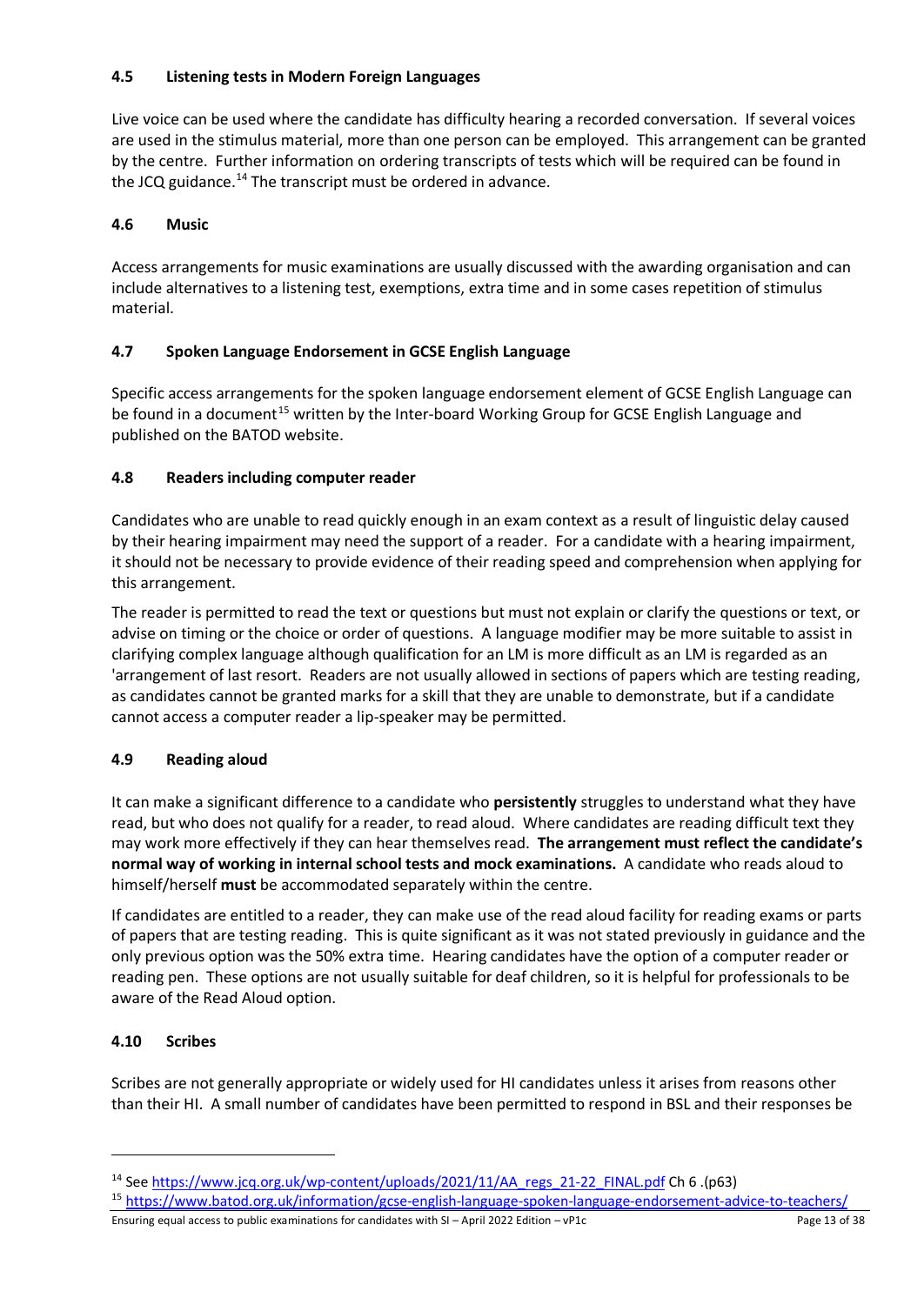transcribed into English, but this is not commonly accepted by all Boards, and would be likely to require a video transcript in addition should it be permitted.

### <span id="page-13-0"></span>**4.11 Supervised rest breaks**

Some candidates may find the amount of reading, writing and processing involved in a timed examination very tiring. It may be appropriate to allow them supervised rest breaks. Any time taken for a rest break should be added to the end of the exam, so that candidates are not disadvantaged. A rest break is not the same as extra time because the candidate cannot use this time to answer questions. In some cases a combination of extra time and rest breaks may be appropriate.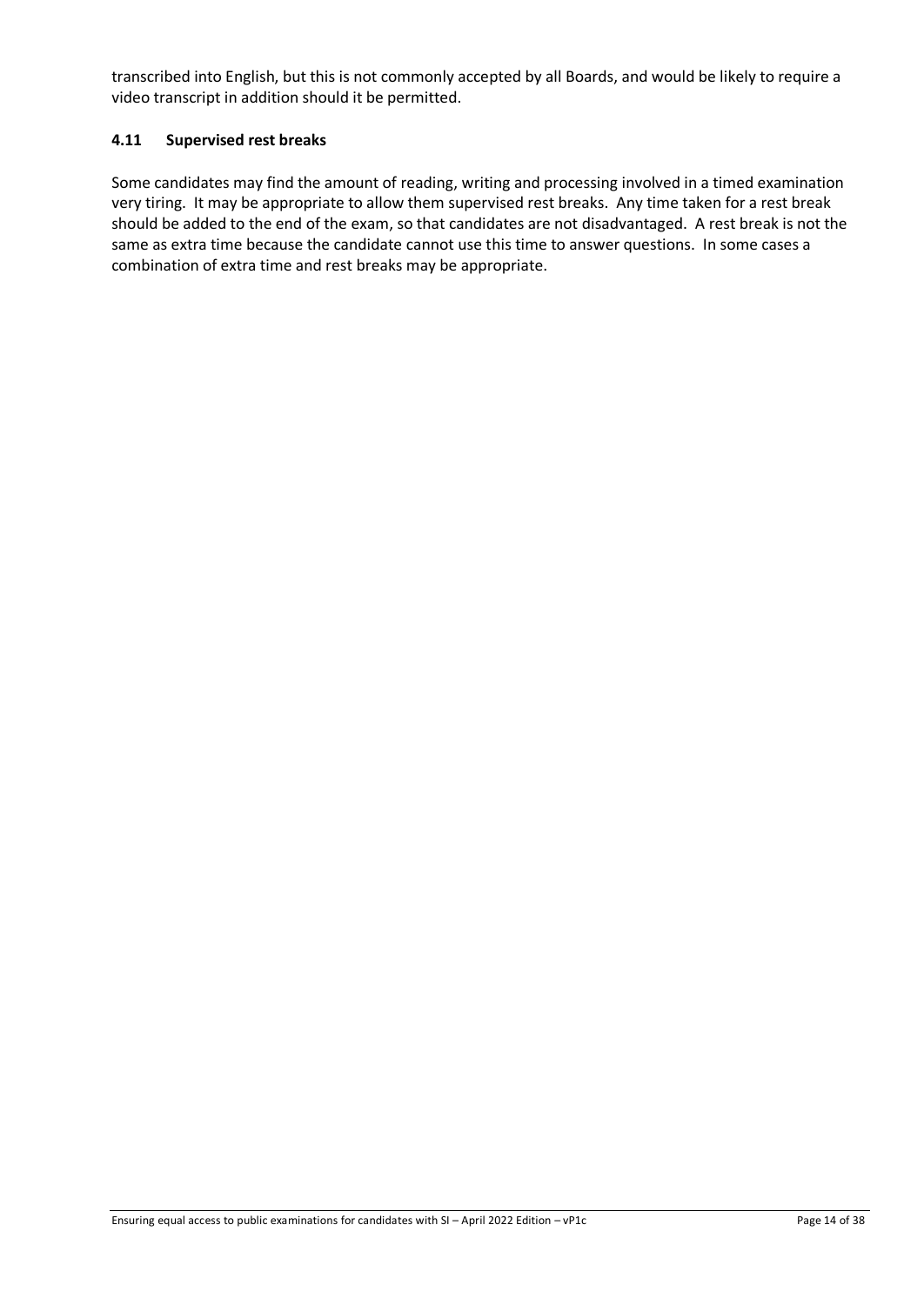## <span id="page-14-0"></span>**5. Access arrangements for candidates with vision impairment**

Listed below are the main access arrangements that are likely to be suitable for candidates with vision impairment. This list is not exhaustive and any candidate with a disability is entitled to have their needs addressed on an individual basis.

## <span id="page-14-1"></span>**5.1 Modified papers**

Modified papers in accessible formats are an essential access arrangement for many candidates with vision impairment. The awarding bodies recognise and provide a range of 'standard' formats in the hope that these will meet the needs of most candidates. These formats are:

- **Coloured/enlarged paper** centres should submit an application on AAO to open papers 90 minutes early and to copy them onto coloured or A3 paper as required. No changes may be made to the content or layout of the original paper.
- **Modified enlarged paper** these papers are intended for candidates who cannot read a standard examination paper. The layout and presentation of the standard paper is modified to remove elements of visual complexity without changing the demands of the assessment. Pictures and diagrams are often re-drawn to make them more visually accessible. In some cases pictures may also be replaced or supplemented with a written description. In some questions, 3D diagrams may be replaced with models. Modified large print papers are provided in the following standard formats:
	- 18 point bold on A4 paper
	- 24 point bold on A4 paper<sup>[16](#page-14-3)</sup>
	- 24 point bold on A3 paper
	- 36 point bold on A3 paper (may not be available in all subjects)
- **Braille paper** the standard format is contracted Grade 2 in Unified English Braille (UEB). Questions are modified according to the same principles described above for modified enlarged papers. Uncontracted braille and other specialised formats, such as tactile diagrams with print rather than braille labels, are available on request.

Modified large print and braille papers should be produced in line with Best Practice Guidance  $A^{17}$  $A^{17}$  $A^{17}$  produced by the UK Association of Accessible Formats.

# <span id="page-14-2"></span>**5.2 Electronic papers**

Electronic PDF files of standard print papers are available via Access Arrangements Online and may be suitable for some candidates with a mild vision impairment who prefer to read papers on screen. Centres may also be able to request electronic versions of modified enlarged papers to be read on screen, but these cannot be ordered via AAO and should be requested directly from the awarding organisation concerned.

It is important to note that examination papers in electronic formats will not necessarily be fully accessible when zoomed or read with screen magnification software or a screen reader. UKAAF has developed minimum standards and guidance on producing exam papers in accessible PDF format. [18](#page-14-5) It is important to note that awarding organisations are at different stages in implementing this in practice. Centres should therefore contact the awarding organisation concerned to check details for individual papers and request samples for students to practise with.

<span id="page-14-5"></span>18See: [http://www.ukaaf.org](http://www.ukaaf.org/)

<span id="page-14-3"></span><sup>&</sup>lt;sup>16</sup> This specification was added in 2018

<span id="page-14-4"></span><sup>&</sup>lt;sup>17</sup> This guidance is available on the UKAAF website a[t http://www.ukaaf.org](http://www.ukaaf.org/)

Centres should consult it to make sure they are producing their own internal assessment materials in a similar format wherever possible.

Ensuring equal access to public examinations for candidates with SI – April 2022 Edition – vP1c Page 15 of 38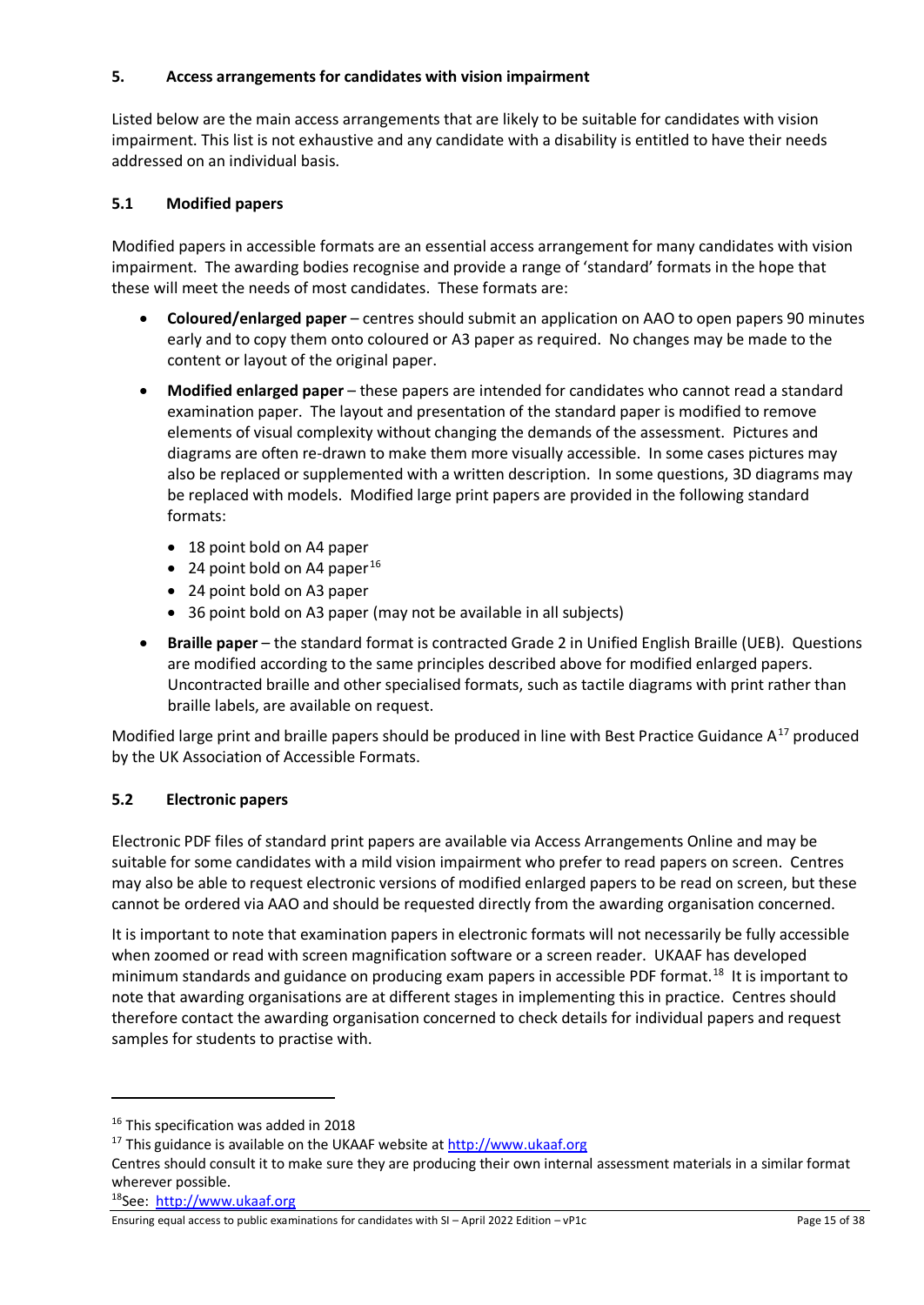# <span id="page-15-0"></span>**5.3 Individually modified papers**

Centres should be aware of the standard range of modified papers and to encourage their students to work with these wherever possible. If none of the standard formats meets the particular needs of a candidate then the centre should make a more detailed case for the format they require, based on evidence of the candidate's individual needs and normal way of working. Under the Equality Act 2010, candidates with vision impairment have a legal right to have their needs met on an individual basis, but a balance has to be drawn by the awarding organisation between the candidate's needs and what is considered to be reasonable in terms of time, cost and the security and integrity of the examination.

# <span id="page-15-1"></span>**5.4 Extra time - 25% or more**

Many candidates with vision impairment will need extra time to complete an examination. This is because vision impairment commonly affects an individual's speed of information processing, which may be unrelated to their cognitive ability. For example, it may take a candidate longer to read the text or to have it read to them. They may need more time to locate specific information in a modified paper in large print or braille. Extra time may also be required if a candidate writes slowly or dictates his or her answers to a scribe.

For a candidate with vision impairment. it should not be necessary to provide evidence of their reading speed and comprehension when applying for extra time. The amount of extra time requested should be based on evidence of the candidate's normal working way of working using the access arrangements and the type of material in the examination concerned. Extra time typically varies from around 25-50% of the time allowed for the standard paper, but up to 100% may be allowed for examinations involving large amounts of text or complex diagrams if sufficient evidence of need is presented. There may be some tests or examinations where extra time is not allowed because completing a task in a set time is one of the skills being assessed.

## <span id="page-15-2"></span>**5.5 Supervised rest breaks**

Some candidates may find the amount of reading, writing and processing involved in a timed examination very tiring. In these cases it may be appropriate to allow them supervised rest breaks. Any time taken for a rest break should be added to the end of the examination, so that candidates are not disadvantaged. A rest break is not the same as extra time because the candidate cannot use this time to answer questions. In some cases a combination of extra time and rest breaks may be appropriate.

### <span id="page-15-3"></span>**5.6 Readers, including computer readers**

Candidates who are unable to read independently or quickly enough in an examination context may need the support of a reader. For a candidate with vision impairment it should not be necessary to provide evidence of their reading speed and comprehension when applying for this arrangement. As well as reading the text of questions, a reader may help a candidate with a vision impairment to identify diagrams, graphs and tables, but must not explain or clarify the questions or text, or advise on timing or the choice or order of questions. In general, readers are not allowed in sections of papers which are testing reading, as candidates cannot be granted marks for a skill that they are unable to demonstrate.

From September 2020 the following arrangement relating to readers was introduced:

Readers may decode symbols and unit abbreviations in maths and science examinations for candidates who require this arrangement in order to access the assessment and where it reflects the candidate's current and normal way of working within the centre.

Where a candidate has a significant visual impairment and cannot access a Braille or modified enlarged paper, and cannot independently decode symbols and unit abbreviations, an on-line application for 'Other' should be processed. The centre must set out a compelling rationale as to why the candidate needs symbols and unit abbreviations decoded for him/her by a reader.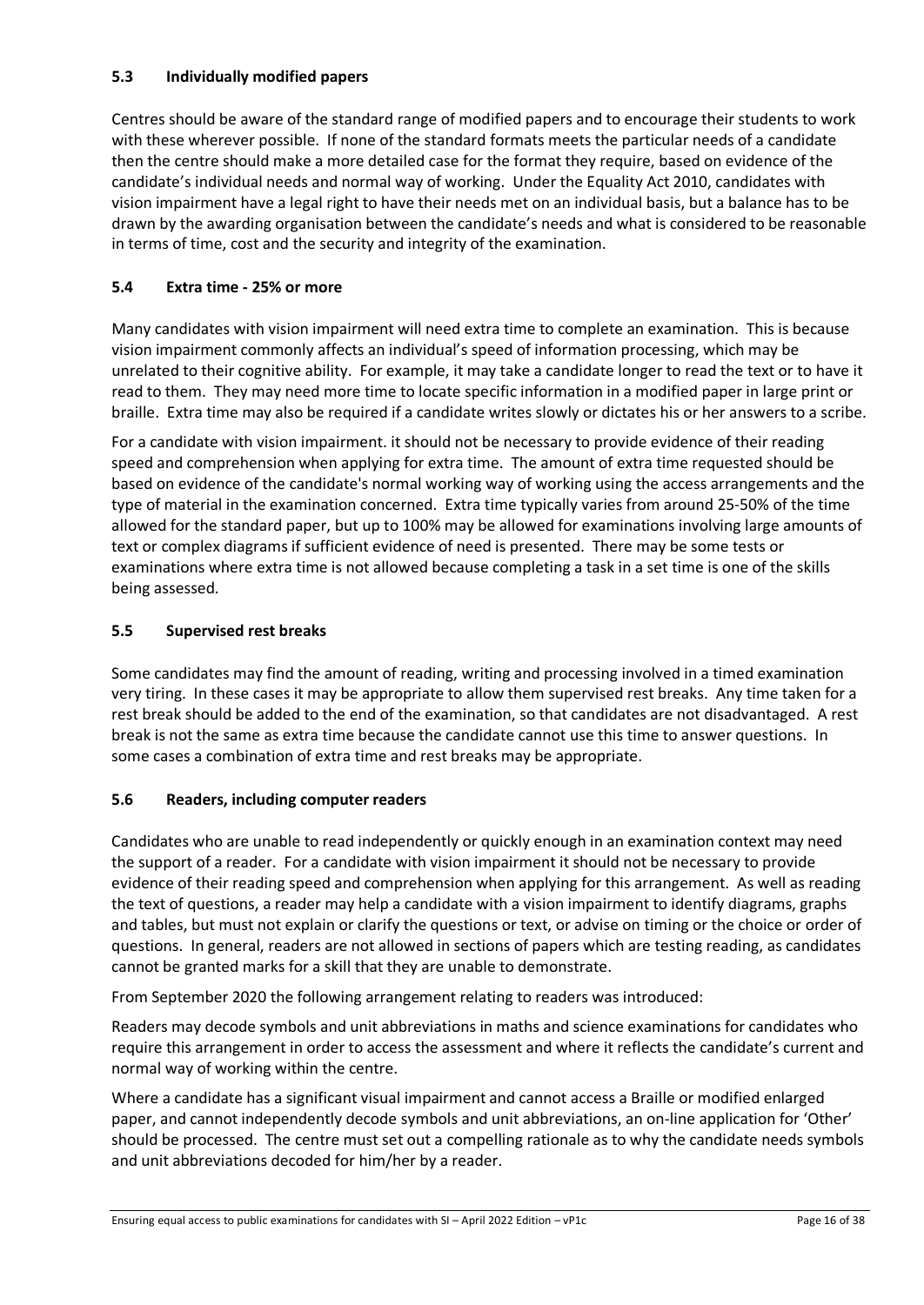Under the same arrangements as those which apply to a reader, a candidate who uses a computer reader as his or her normal way of working should be able to use the computer to read text in an examination. Ideally the awarding organisation would supply the paper in a suitable electronic format for this purpose. Where this is not possible, it may be necessary to ask permission to open the paper 90 minutes early in order to scan it and set the computer reader up.

One important point to note is that a computer reader is permitted in exams testing reading, while a human reader is not. The difference is explained by the fact that a candidate accessing the paper a computer reader is working independently, whereas a candidate with a human reader is not.

# <span id="page-16-0"></span>**5.7 Scribes**

A candidate with a vision impairment who is unable to write, type or braille independently or at sufficient speed may benefit from dictating his or her answers to a scribe, who will write word-for-word as the candidate dictates. A scribe must strictly follow the candidate's instructions to draw or add to maps, diagrams and graphs. There may be limitations to the use of a scribe in Modern Foreign Language papers and also in English, where full marks for spelling and punctuation may not be available unless the candidate dictates all his or her responses in full.

# <span id="page-16-1"></span>**5.8 Technology**

In principle, any technology that is part of a candidate's normal way of working is permissible in an examination. This could include optical or electronic magnifiers, e-book readers, or computers or braille notetakers used for word processing. There are rules concerning the use of any type of word processor, summarised as follows.

- There must be no student's work or any other subject content on the machine.
- Spell check, grammar check, automatic facilities such as auto-correct and predictive writing software must be rendered inoperative.
- There must be no network link to intranet or Internet.

A computer with screen reader software may be used in place of a human reader, but the same rules<sup>[19](#page-16-3)</sup> apply regarding making application for a reader. As noted in section 4.2 (Electronic papers) centres wishing their candidates to access papers via ICT should check that the approach they intend to use will work with the formats available from the Awarding Organisation.

# <span id="page-16-2"></span>**5.9 Practical assistant**

The use of a practical assistant always requires approval from an Awarding Organisation to avoid the risk that the candidate may be credited with marks for work done on their behalf. The use of a practical assistant can be summarised as follows:

- **Written examinations:** A practical assistant may be needed for written examinations to, for example, guide the candidate to the correct passage of text on a page, or to hold a ruler in the correct place for a line to be drawn. Blind candidates may require a practical assistant to record the position of points or lines indicated on a tactile graph by means of pins and elastic bands.
- **Practical examinations:** Generally speaking a practical assistant is unlikely to be permitted in assessments testing practical skills. However, if the practical assistant will be carrying out only minor tasks, it may be appropriate to ask for this arrangement. For example, there may be safety issues related to a candidate with a vision impairment being involved in the practical assessments for a science examination. In such situations a candidate would be credited with all the marks except those given for skills which have been performed by the practical assistant.

Ensuring equal access to public examinations for candidates with SI – April 2022 Edition – vP1c Page 17 of 38

<span id="page-16-3"></span><sup>&</sup>lt;sup>19</sup> <https://www.jcq.org.uk/exams-office/access-arrangements-and-special-consideration>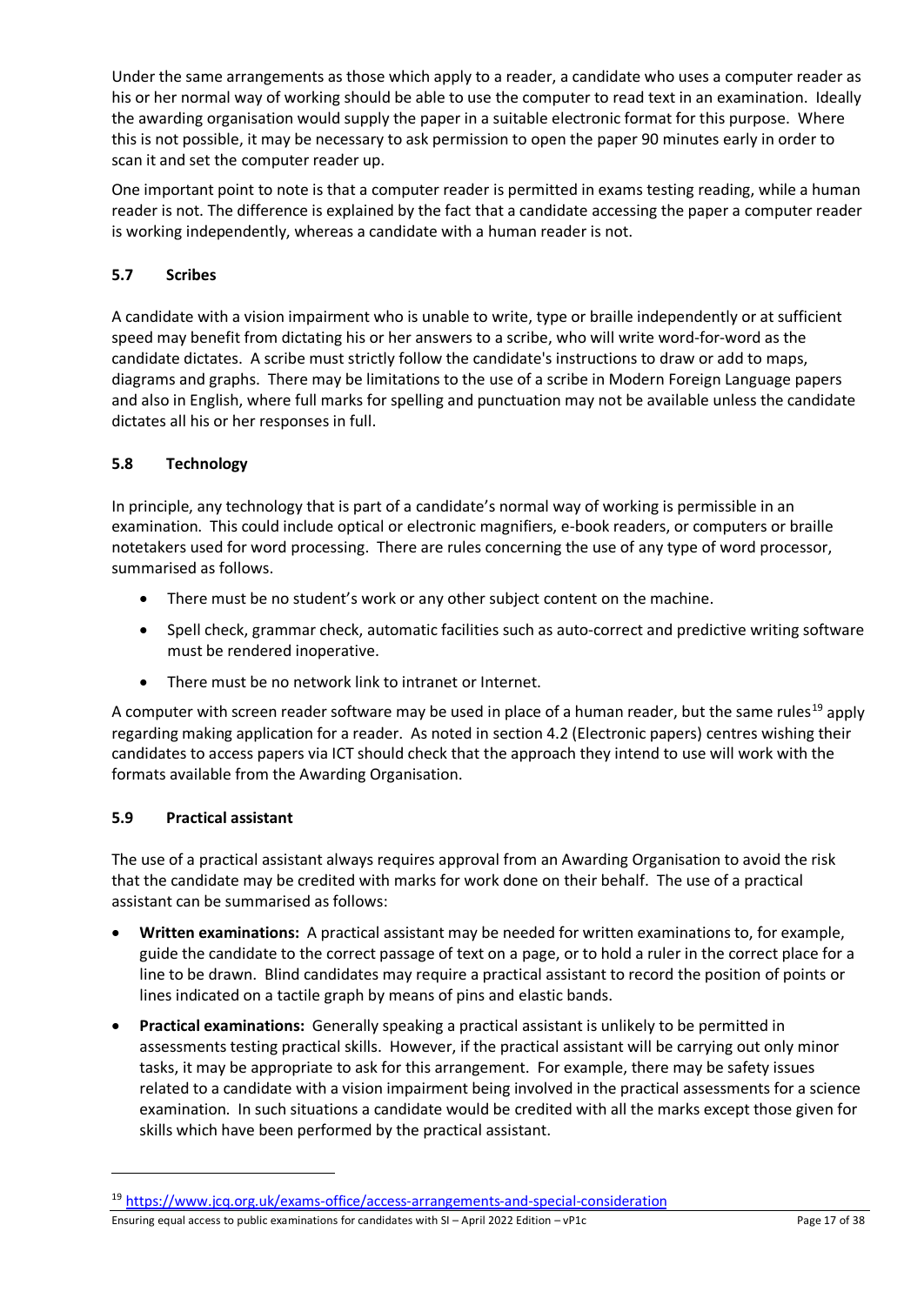• **Colour naming:** In some examinations, for example geography and science, the recognition of colours may be central to the focus of the assessment. Where a candidate is visually impaired and/or colour blind, a practical assistant should be allowed to name colours for them as long as this is compatible with the assessment objectives of the qualification.

### <span id="page-17-0"></span>**5.10 Separate accommodation**

Some access arrangements, for example the use of a reader or scribe, may necessitate the provision of separate accommodation. Candidates with vision impairment who require specific forms of lighting to maximise their access to examinations may also need to be accommodated separately. Separate accommodation will in turn require separate invigilation.

# <span id="page-17-1"></span>**5.11 Transcripts**

Where a candidate's handwriting is illegible, his or her answers may need to be transcribed before being sent off for marking. It is important to note that a centre is also required to transcribe any answers written in braille into print before sending them off for marking. This means that the centre must have someone with the relevant expertise on hand to carry out this transcription in the limited time allowed.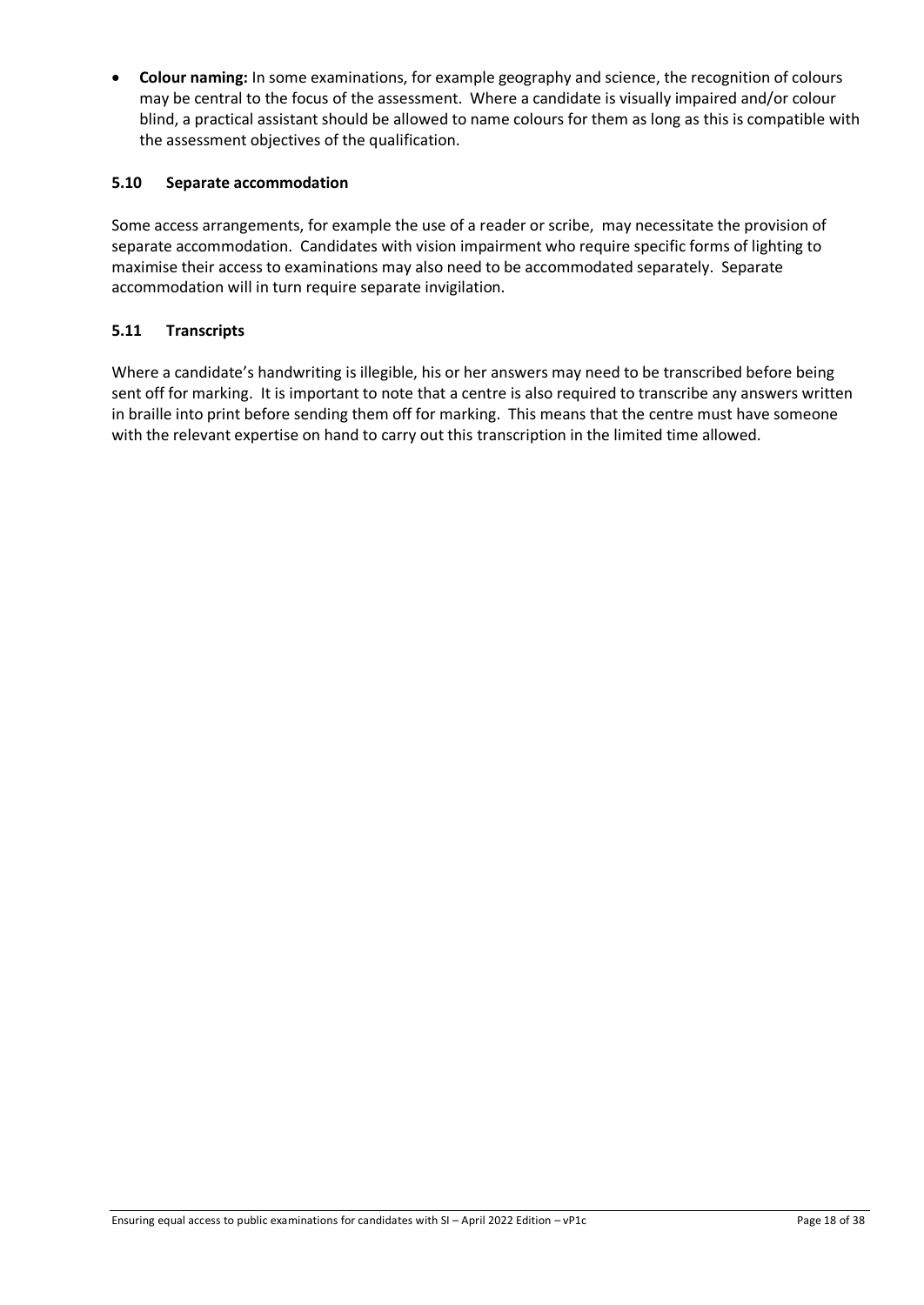## <span id="page-18-0"></span>**6. Access arrangements for candidates with multisensory impairment**

Many of the access arrangements described above for learners with hearing and vision impairment may also be appropriate for students with multisensory impairment. The list is not exhaustive and any candidate with a disability is entitled to have their needs addressed on an individual basis.

# <span id="page-18-1"></span>**7. Special Consideration**

Special Consideration is a post-examination adjustment to a candidate's mark or grade to reflect temporary injury, illness or other indisposition at the time of the examination/assessment. The JCQ website<sup>20</sup> describes Special Consideration as follows:

When a candidate has sat an assessment under adverse circumstances through no fault of their own, or has been absent from an assessment for acceptable reasons; the candidate has been fully prepared for the examination, has already completed 50% or more of the total assessment in a given subject, and there is no further re-sit opportunity for the qualification, a centre may apply to an Awarding Organisation for special consideration for the affected assessed component. The Awarding Organisation will consider the circumstances and may, at their discretion, award a small additional tariff to the overall mark for the component. Depending upon the circumstances, this may be set between 0 and 5%.'

It is important to note that a candidate must have completed as least 50% of the assessment in a subject to be eligible for special consideration and that the number of extra marks that can be awarded is relatively small. Requesting special consideration after an examination should in no way be seen as an alternative to requesting and implementing appropriate access arrangements in the examination itself.

JCQ produces a specific annual document *A quide to the special consideration process*<sup>[21](#page-18-3)</sup> which can be downloaded from their website.

<span id="page-18-2"></span><sup>20</sup> <http://www.jcq.org.uk/exams-office/access-arrangements-and-special-consideration>

<span id="page-18-3"></span><sup>&</sup>lt;sup>21</sup> [https://www.jcq.org.uk/exams-office/access-arrangements-and-special-consideration/regulations-and-guidance/a](https://www.jcq.org.uk/exams-office/access-arrangements-and-special-consideration/regulations-and-guidance/a-guide-to-the-special-consideration-process-2018-2019)[guide-to-the-special-consideration-process-2018-2019](https://www.jcq.org.uk/exams-office/access-arrangements-and-special-consideration/regulations-and-guidance/a-guide-to-the-special-consideration-process-2018-2019)

Ensuring equal access to public examinations for candidates with SI – April 2022 Edition – vP1c Page 19 of 38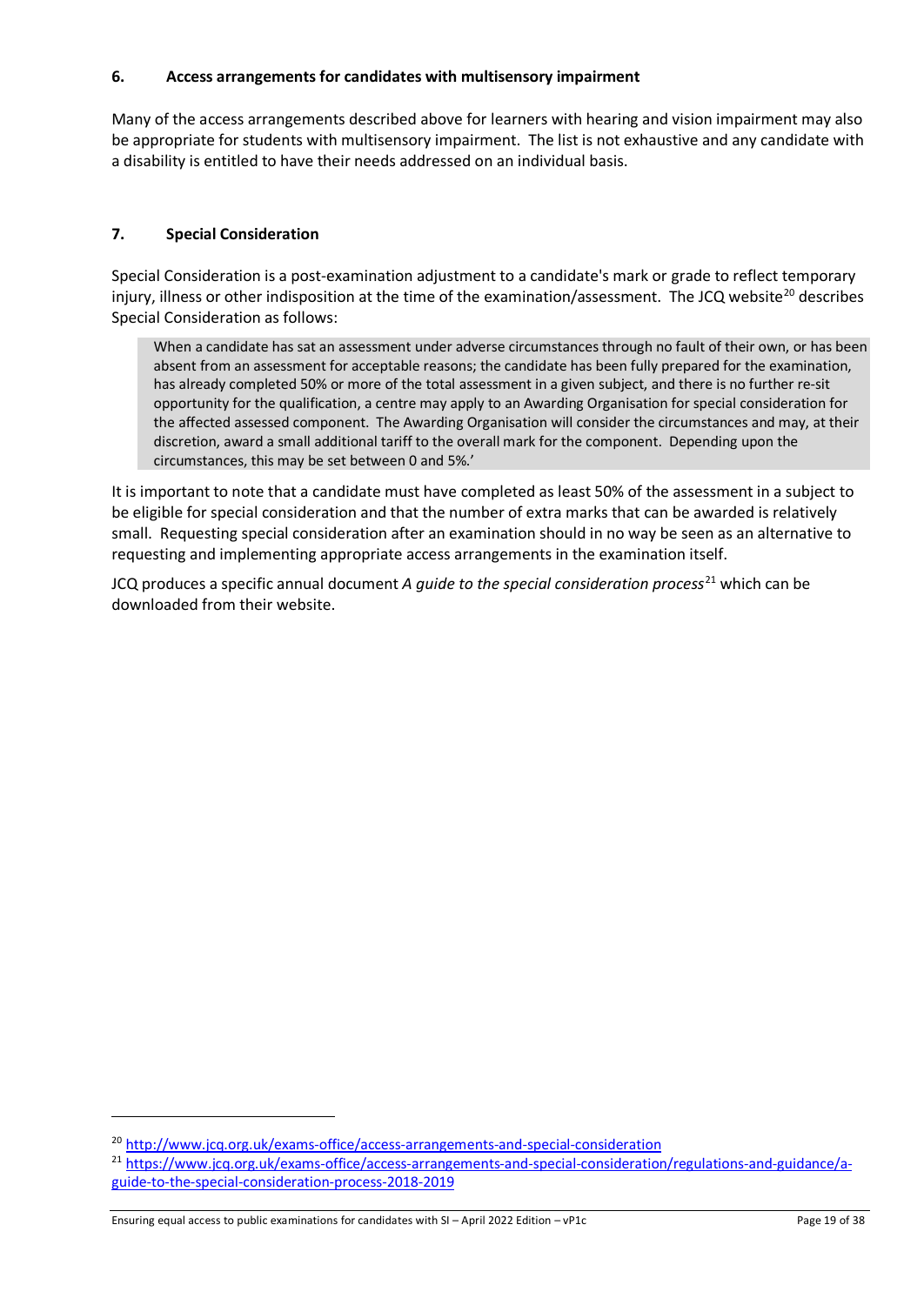### <span id="page-19-0"></span>**Appendix A - Sample specialist reports**

These reports are taken from examples provided by colleagues working in the field, to whom we are most grateful. They are intended as examples of real practice and to illustrate the fact that there is no single right or wrong approach to 'painting a picture of need' for individual candidates. We have anonymised and in some cases made minor edits to the text for the sake of clarity, while attempting to leave the content and meaning unchanged.

# <span id="page-19-1"></span>**A1. Student A (Hearing Impairment)**

# Background

This candidate has special educational needs arising from a permanent, congenital, bilateral hearing loss. He is a profoundly deaf student who uses British Sign Language (BSL) as his first language. This has resulted in delayed language acquisition and has a significant effect on communication and literacy and his access to the curriculum. He has a Statement of Special Educational Needs, he is in a Resourced School and has daily access to Teachers of the Deaf, Communication Professional, and Deaf adults. He has limited reading skills (shown by word reading and reading comprehension texts). He has a small vocabulary of English words and the number of unknown new words can render texts meaningless. He can follow meaning over shorter sentences but can lose the meaning over longer texts. BSL has a very different structure from linear English. A lot of information is conveyed by body movement and facial expression as well as in the signs. Information can be consecutive and moderated by each different feature of BSL which is hard for deaf children to then translate into English. His free writing is influenced by the structure of British Sign Language (BSL); it can be grammatically incomprehensible and difficult to follow without mediation.

He has a Communication Professional interpreting into BSL to access the curriculum in each lesson. The Communication Professional interpreting also supports him by helping him put his ideas and thoughts into written English. All tests are done in a separate room in the resource base.

He has 'back up' lessons in the resource base where the ToD emphasises the spelling and meaning of vocabulary (as these have to be fingerspelled in any tests or examinations).

The Communication Professional interpreting receives/opens any test or examination papers early to prepare a clear interpretation of the paper whilst fingerspelling all technical vocabulary. All technical words are highlighted to remind the Communication Professional interpreting to fingerspell those words.

# **Access Arrangements (all exams except English)**

- Communication Professional
- Early Opening
- 25% extra time
- Separate room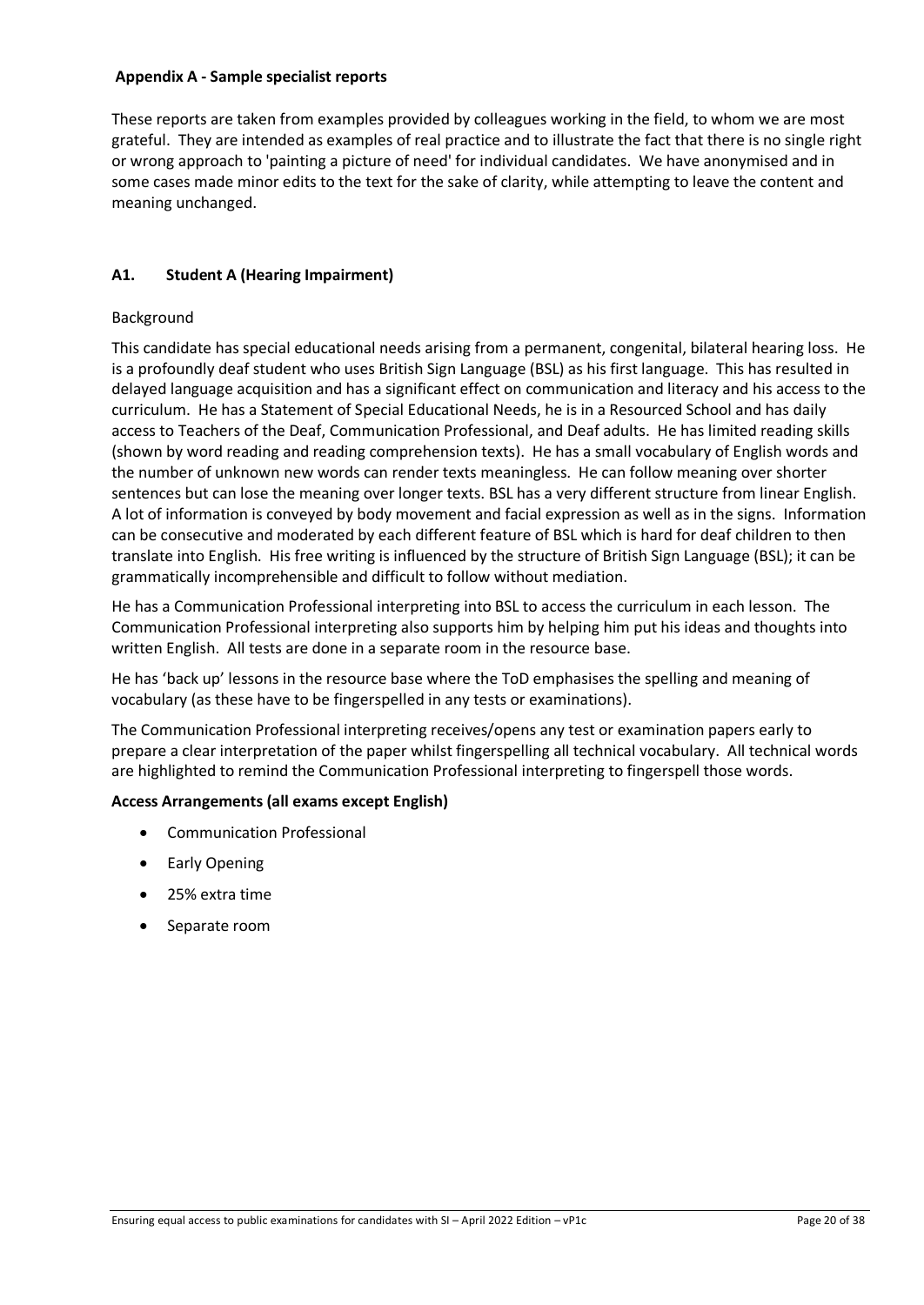# <span id="page-20-0"></span>**A2. Student B (Hearing Impairment)**

### **Background**

B has a profound, bilateral, sensorineural hearing loss; he was fitted with a cochlear implant at the age of three and a half. He wears a Nucleus N5 on the right side consistently. He has a Roger transmitter with an ear level receiver for educational use.

B has full time support at school (20 hours from a statement of special educational needs) to support his learning needs due to profound deafness and severe linguistic and literacy delay.

B has a significant language and literacy delay as evidenced by the test scores below and has had special arrangements in exams and assessments throughout his school life.

### **Test results for Student B**

B's language and literacy are tested on an annual basis by his ToD in school.

## **British Picture Vocabulary Scales**

This test provides an estimate of receptive vocabulary.

| <b>BPVS</b>        | <b>Dec 13</b> | <b>Nov 14</b> | <b>Nov 14</b> | <b>Dec 15</b> |
|--------------------|---------------|---------------|---------------|---------------|
|                    |               |               | Ш             | Ш             |
| Chronological age  | 12-01         | 13-01         | 13-01         | 14-01         |
| Raw score          | 84            | 83            | 103           | 104           |
| Standardised score |               | 69            | 70            | < 70          |
| Age equivalent     | $8 - 02$      | $8 - 01$      | $7 - 03$      | $7 - 05$      |
| Percentile         |               |               |               | $\langle$     |

\*Nov 14 BPVS II and III administered (change in score due to revised version of test)

Student B's raw score was not enough to generate a standardised score, recorded as less than 70, the minimum possible score. His age equivalent score of 7-05 is nearly seven years behind his chronological age and his very low percentile ranking, below the  $2<sup>nd</sup>$  percentile, gives a clear indication of his continuing difficulties in this area and lack of year on year progress. **Edinburgh Reading Test**

| <b>Edinburgh Reading Test</b> |               |        |               |  |  |
|-------------------------------|---------------|--------|---------------|--|--|
| Date                          | <b>Nov 13</b> | Nov 14 | <b>Dec 15</b> |  |  |
| Chronological age             | $12 - 01$     | 13-01  | 14-02         |  |  |
| Raw score                     | 14            | 14     |               |  |  |

Quotient 1 1 70 70 70 Reading age -- -- Percentile 2 2 2

The appropriate level of the test was administered for B's chronological age.

Student B found this test very difficult to access. He was only able to attempt the first two sections of this test, which examined 'skimming', the ability to extract required information without reading the passage too closely and the next section on 'vocabulary', which tests understanding of the meanings of words, and he was only able to correctly identify a few words. He found the subsets on 'reading for facts', 'points of view' and 'comprehension' too difficult to access, and therefore the test was stopped. He was unable to gain an age equivalent score. However, it can be said that it was considerably less than the minimum score on the test, corresponding to a raw score of 39. His standardised score of 70, the lowest possible standardised score on the test, on the 2nd percentile, gives a clear indication of his reading difficulties. In order to have a language modifier it is necessary to gain a score of 69 or less. The ERT stipulates that all scores below the minimum are given a standardised score of 70. The Gray Oral Reading Test 5 (below) was therefore administered.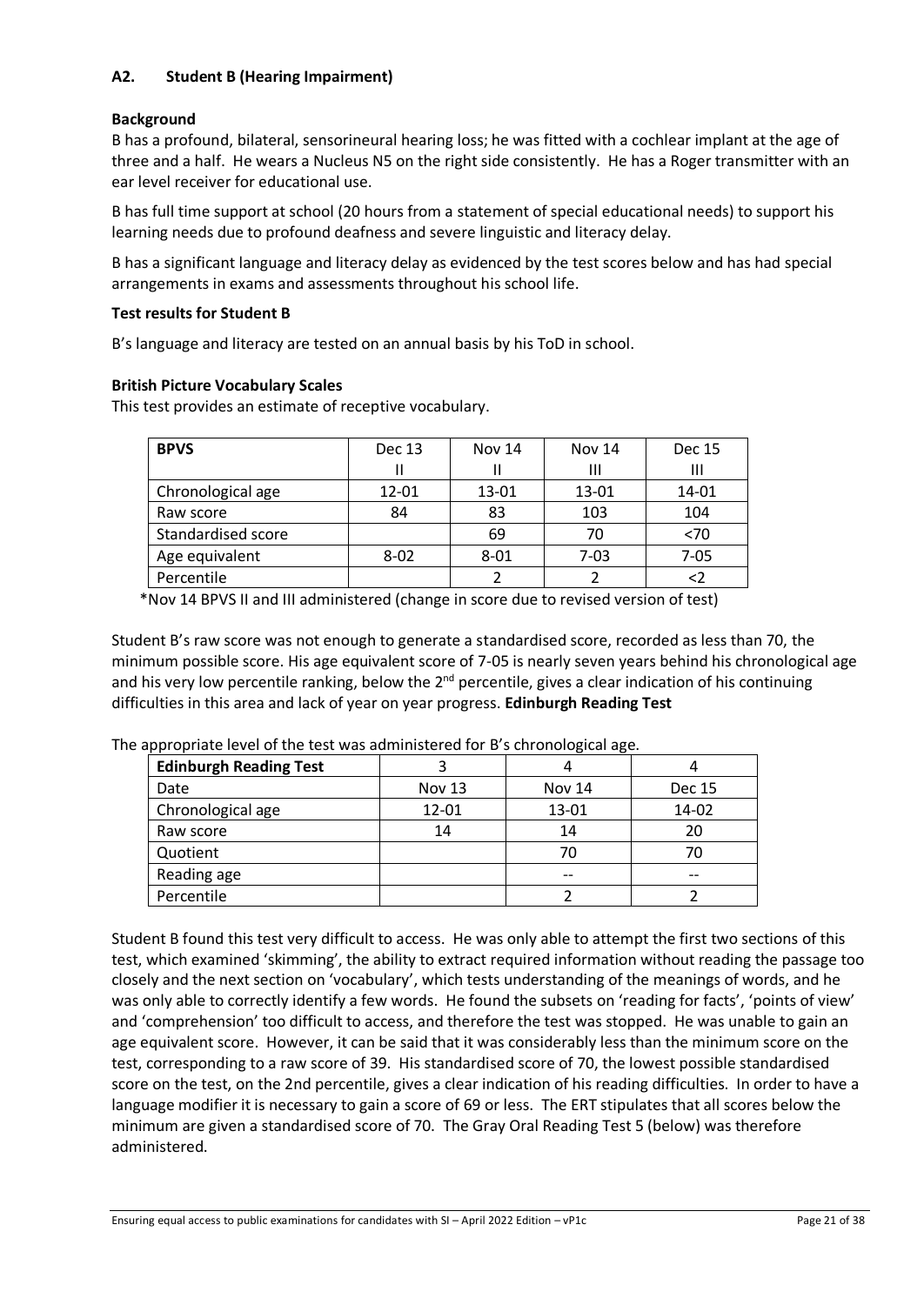# **Gray Oral Reading Test 5 (GORT 5)**

This test examines oral reading abilities consisting of rate, fluency, accuracy and comprehension.

| <b>GORT 5</b><br><b>CA 14-2</b> | Rate    | <b>Accuracy</b> | <b>Fluency</b> | Comprehension | <b>Oral Reading</b><br>(Overall) |
|---------------------------------|---------|-----------------|----------------|---------------|----------------------------------|
| Raw score                       | 28      | 14              | 42             | 15            |                                  |
| Age equivalent                  | $9 - 3$ | 7-0             | 7-9            | $6-9$         |                                  |
| Percentile                      | q       |                 |                |               |                                  |
| Reading Index                   |         |                 |                |               | 68                               |

Student B's scores on the subtests are all substantially behind his chronological age. He scored best on reading rate, an age equivalent score of 9-3, due to the fact he read very quickly, around 8-00 for fluency, and around 7-00 for accuracy and comprehension, his weakest score. His overall oral reading score lies on the 2nd percentile with an oral reading index of 68. These scores fall into the 'very poor' descriptive term on the test and clearly demonstrate his weakness in this area.

#### **CTOPP 2 Speed of Processing Test**

Last year, Student B registered the second lowest possible score in the 12th and 22nd percentile bracket (SS 82-89) on a speed of processing test (Rapid Naming Test DST). This year, Student B completed two sections of the CTOPP 2 test; Rapid Digit Naming (RDM) and Rapid Letter Naming (RLM). His composite score was 73, corresponding to a ranking on the 3rd percentile, demonstrating his continuing weakness in processing speed.

#### **GCSE/GCE EXAM ACCESS ARRANGEMENTS**

(Including Controlled Assessment Tests)



### **Audiogram**



Student B has a long term and substantial hearing impairment. This hearing loss is profound, bilateral, and sensorineural in nature. The hearing impairment has significantly impacted on this candidate's language and literacy acquisition and development of cross curricula literacy skills.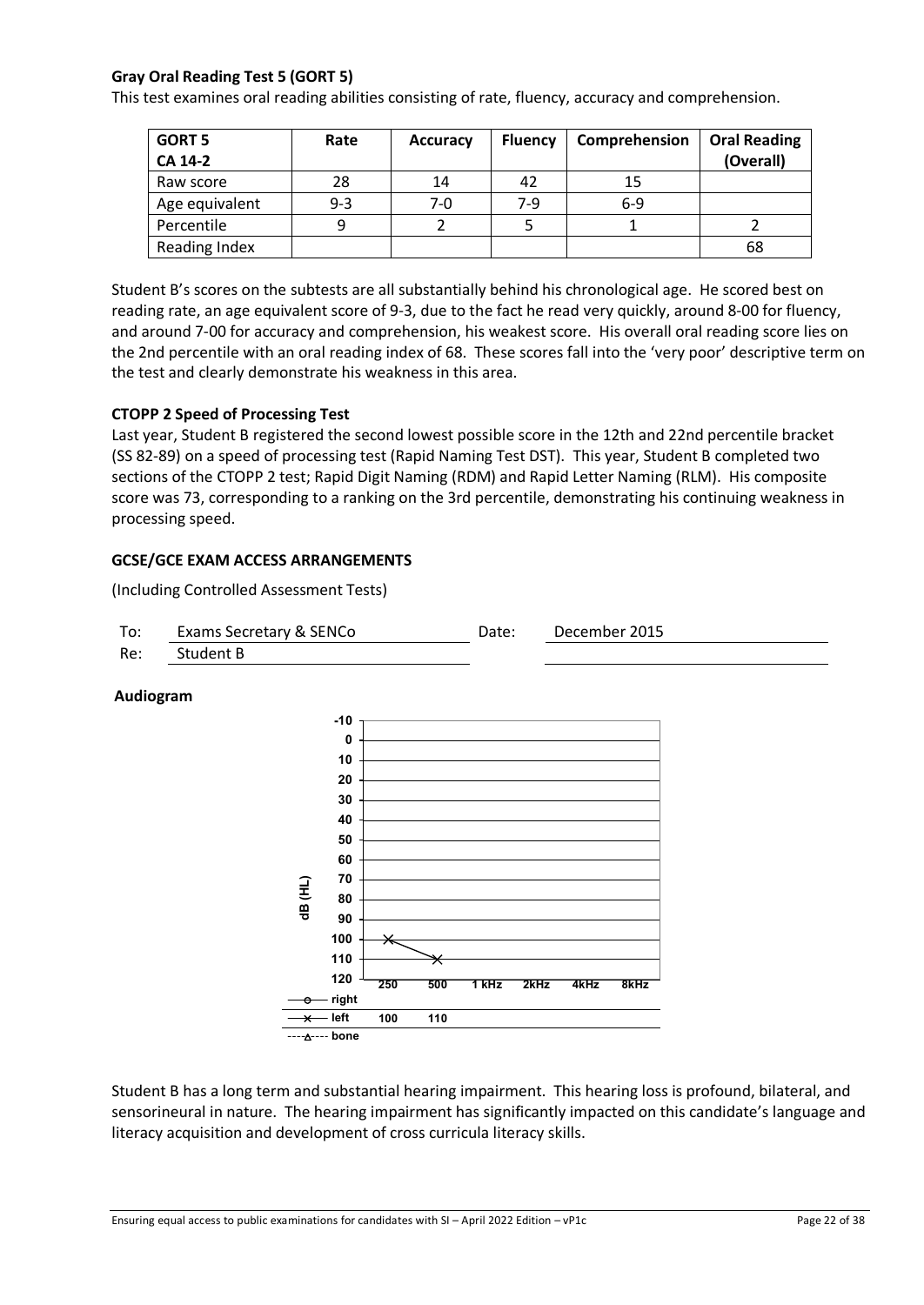### **Teacher of the Deaf Report**

### **Form 8 Section A**

The candidate has persistent and significant difficulties in accessing written text and without access arrangements would be at a substantial disadvantage when compared with other, non-disabled candidates undertaking the assessments.

The candidate's processing ability is considerably slower which has an adverse effect on the candidate's ability to complete the papers within the time allowed so is eligible for an additional time allowance (25%).

Student B has a statement of special educational needs which allows for 20 hours of teaching assistant support for his profound hearing loss and severe language delay. Student B finds it difficult to access the content of lessons and complete required work without additional time for processing information and further explanation from a teacher, teaching assistant or teacher of the deaf. He is supported both in class and one to one by a teaching assistant and teacher of the deaf to facilitate his access to the curriculum.

Any listening/pre-recorded tasks are completed with a live voice, familiar to Student B, to enable him to use lip reading clues to support listening.

These arrangements reflect Student B's normal way of working. Without these access arrangements he would be at a considerable disadvantage when compared to non-disabled peers.

#### **Form 8 Section B**

I would advise that Student B should receive the following special arrangements for her GCSE examinations and school based assessments.

- Reader (familiar voice)
- Modified language papers
- Language Modifier
- Read aloud facility
- Separate invigilation
- Additional time allowance of 25% (up to 50% where LM is not applicable eg reading section of English Language)
- Live speaker for pre-recorded aspects of exams to be taken in a small room with good acoustics

The candidate has used the access arrangements, both in lessons and in internal assessments/exams and this is his normal way of working.

The following strategies have been in place in school throughout KS3:

- Consistent TA support
- In class support to modify language and explain and clarify concepts
- Regular teacher of the deaf support (three sessions per week)
- Regularly reviewed IPM
- Small group work
- Pre and post tutoring
- 1:1 support to facilitate language acquisition and development
- Live speaker for listening tasks
- Reader for tasks
- Read aloud facility
- Modified exam papers
- Additional time allowance for internal exams/assessments
- Language Modifier in internal exams/assessments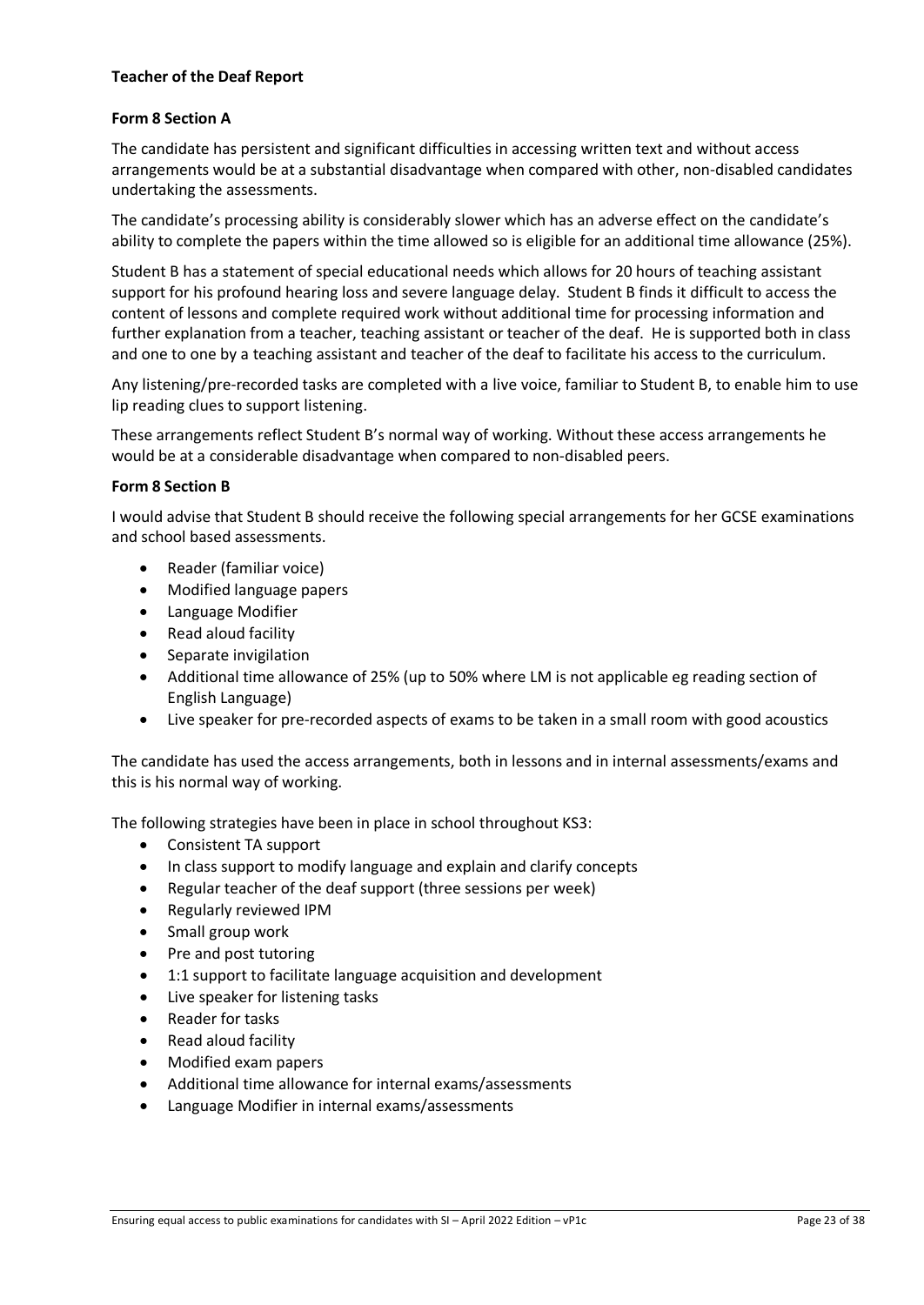## **Form 8 Section C**

The candidate has an impairment which has a substantial and long term adverse effect on his ability to read. Results from linguistic, literacy and speed of processing assessments are given below:

## **Reader/LM/Modified Papers?**

Does the candidate comprehend continuous text or sentence at a level which is below average (SS84 or less)? **YES** 

Give the candidate's results on assessments of reading text or sentences with comprehension.

| Name of test                    | GORT5          |
|---------------------------------|----------------|
| Test ceiling                    | $23 - 11$      |
| Date of administration          | 16.12.15       |
| Centile (reading comprehension) |                |
| Centile (overall)               |                |
| Oral Reading Index              | 68 (very poor) |

### **Vocabulary Age**

Does the candidate have a standardised score on British Picture Vocabulary Scales which is below average (SS84 or less)? **YES**

| Name of test           | <b>BPVS III</b> |
|------------------------|-----------------|
| Test ceiling           | 16-11           |
| Date of administration | 16.12.15        |
| Standardised score     | 70ء             |
| Percentile             |                 |

### **Extra Time**

Does the candidate read continuous text at a speed which is below average (SS84 or less)? **YES** 

| Name of test           | GORT5          |
|------------------------|----------------|
| Test ceiling           | 23-11          |
| Date of administration | 16.12.15       |
| Centile (reading rate) |                |
| Centile (overall)      |                |
| Oral Reading Index     | 68 (very poor) |

# **Is the candidate's cognitive processing ( e.g. phonological, auditory or visual processing, or working memory) in the below average range? (SS 84 or less)**

| Name of test                                                                           | <b>CTOPP</b>         |  |  |
|----------------------------------------------------------------------------------------|----------------------|--|--|
| Test ceiling                                                                           |                      |  |  |
| Date of administration                                                                 | 16-11                |  |  |
| Which type of processing does this test?                                               | Speed of processing  |  |  |
| Speed of processing Rapid Digit naming/                                                | Composite score 73   |  |  |
| <b>Rapid Letter Naming</b>                                                             | Percentile ranking 3 |  |  |
| If you have further below average scores for processing that you have not entered in   |                      |  |  |
| this or other sections of this form please record them in 'Other relevant information' |                      |  |  |
| section on page 8                                                                      |                      |  |  |

Extra time is vital for Student B, especially in examinations and assessments, to allow time to process text and ensure that he is able to achieve his potential.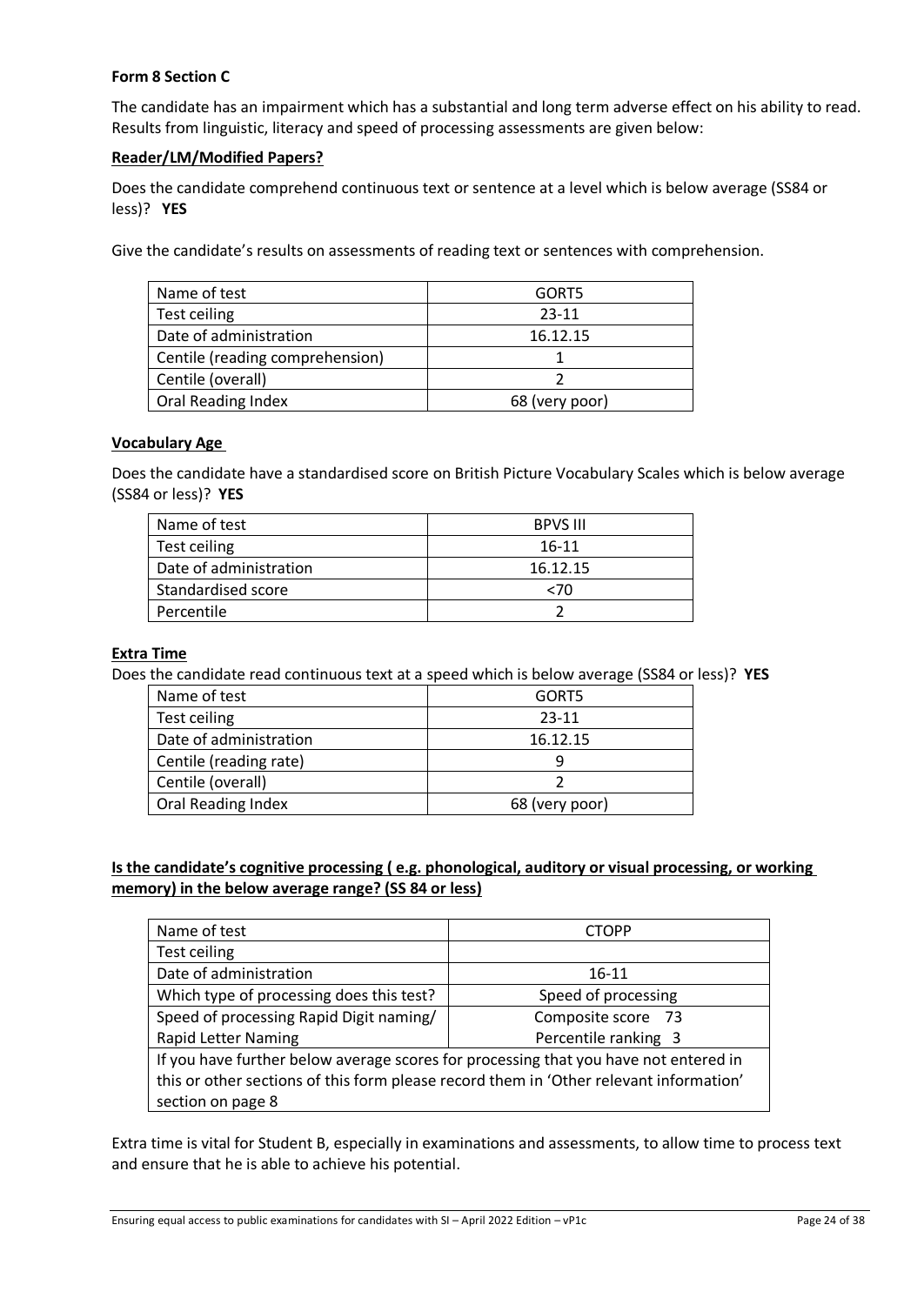## **Other Relevant Information**

For candidates requiring a **Language Modifier or extra time up to 50%** a standardised score of 69 or less is required in relation to reading comprehension and/or vocabulary.

Student B has a standardised score of 68 on GORT 5, and a standardised score of <70 on BPVS III, therefore I would advise that he should have a Language Modifier for exams and assessments.

If I can be of further assistance do not hesitate to contact me.

[Signature] Teacher of the Deaf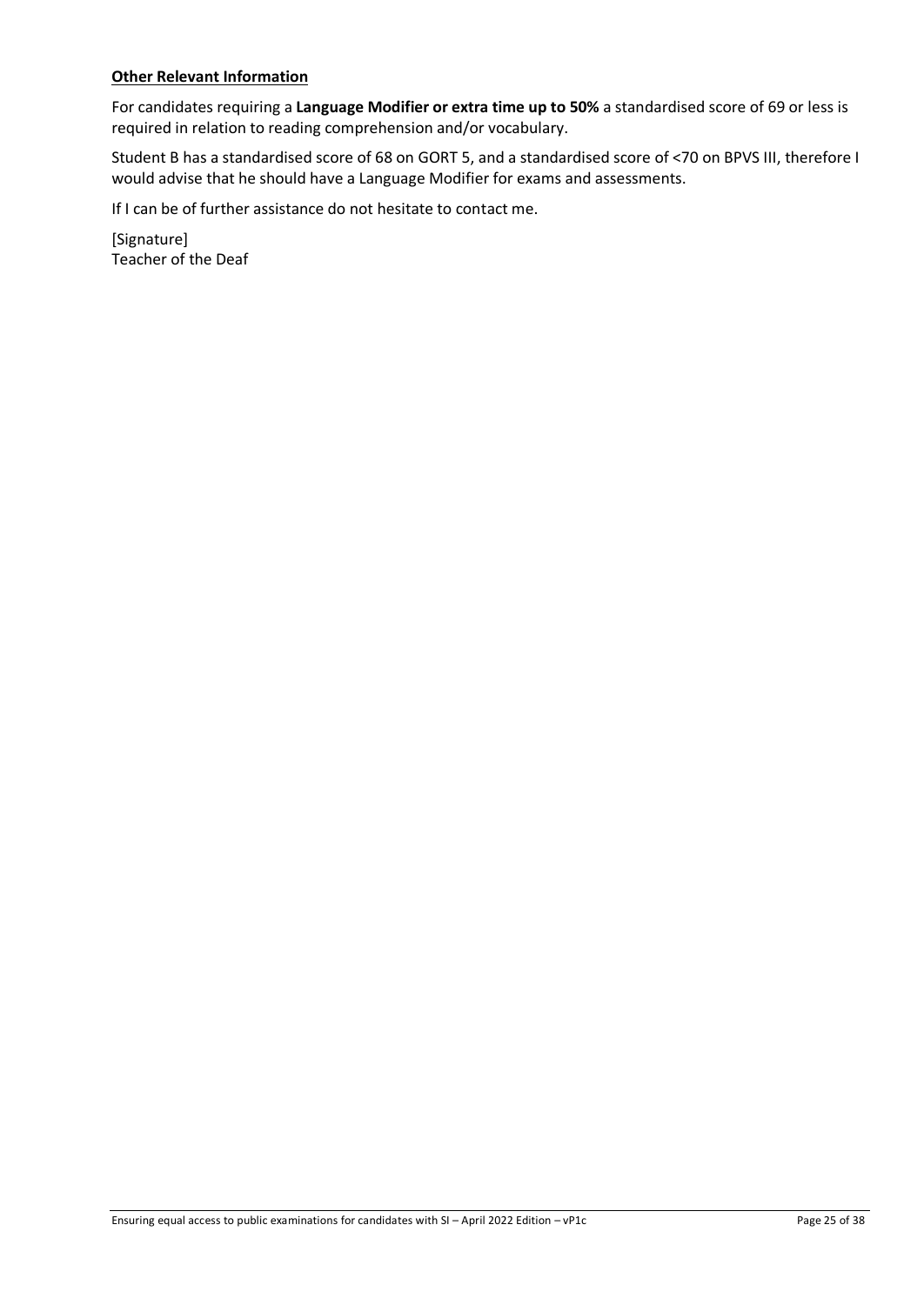# <span id="page-25-0"></span>**A3. Student C (Hearing Impairment)**

Table of results

## **BPVS**

| Date             | Raw Score | Standardised<br>Score | Percentile     | Chronological<br>Age | Age<br>Equivalent |
|------------------|-----------|-----------------------|----------------|----------------------|-------------------|
| November<br>2015 | 116       | 74                    | 4              | 14:06                | 8:07              |
| October<br>2014  | 81        | 66                    | 1              | 13:04                | 7:11              |
| November<br>2013 | 79        | 69                    | $\mathfrak{p}$ | 12:06                | 7:09              |
| May 2012         | 47        | 51                    | Below 2        | 11:00                | 4:07              |

**ERT**

| Date and<br>test           | Raw Score | Standardised<br>Score | Percentile | CA    | <b>Reading Age</b> |
|----------------------------|-----------|-----------------------|------------|-------|--------------------|
| May 2015<br>Test 3         | 48        | <b>NA</b>             |            | 13:11 | < 9.06             |
| January<br>2015<br>Test 2  | 41        | <b>NA</b>             |            | 13:09 | 8:10               |
| November<br>2013<br>Test 2 | 30        | <b>NA</b>             |            | 12:06 | 8:00               |
| October<br>2011<br>Test 1  | 59        | <b>NA</b>             |            | 11:00 | Below 6:03         |

Exam access arrangements have been advised for Student C. These currently include:

- Modified language papers
- A reader whose voice should be familiar and understandable to Student C
- Separate invigilation as Student C will need to have the whole paper read to her
- Additional time allowance of 25%
- A Language Modifier
- The speaking components of any exam to be taken in a small room with good acoustics

These access arrangements should be in place for school-based exams and assessments and should be part of Student C's normal way of working in school.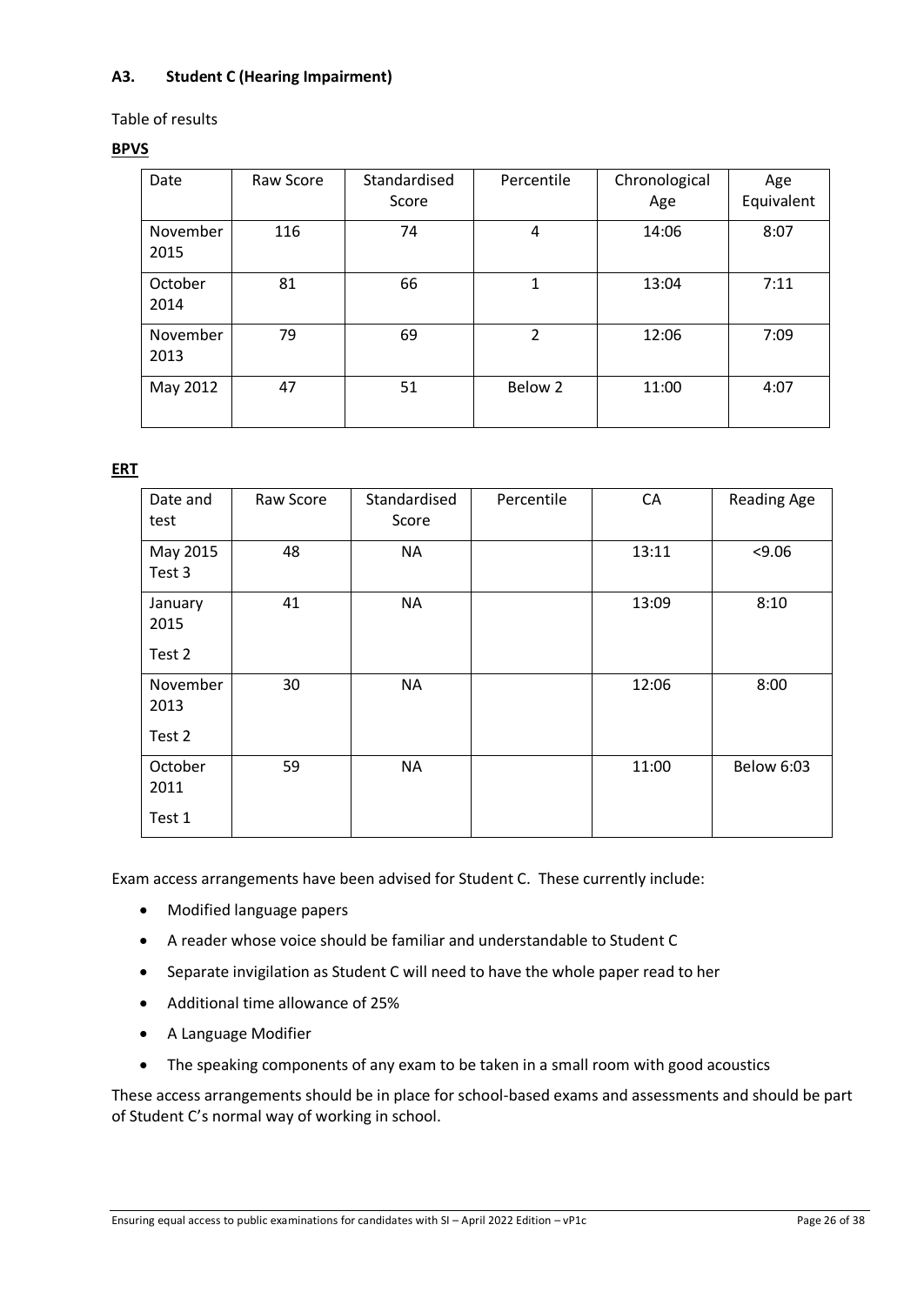### <span id="page-26-0"></span>**A4. Student D (Hearing Impairment)**





Student D has a long term and substantial hearing impairment. This hearing loss is profound, bilateral, and sensori-neural. The hearing impairment has significantly impacted on this candidate's language acquisition and development of cross-curricular literacy skills.

### **Teacher of the Deaf Report**

### **Form 8 Section A**

The candidate has persistent and significant difficulties in accessing written text and without access arrangements would be at a substantial disadvantage when compared with other, non-disabled candidates undertaking the assessments.

The candidate's word processing ability is considerably slower which has an adverse effect on the candidate's ability to complete the papers within the time allowed so is eligible for an additional time allowance (usually 25%).

Comments from subject teachers indicate that Student D finds it difficult to complete work without the benefit of additional time/further explanation and clarification from a TA (other support)/small group work/support in accessing the lesson content.

The normal way of working for Student D incorporates support in lessons to help facilitate access. This support has been provided in most lessons. Any listening tasks have been completed with the benefit of live voice to enable the candidate to use lip reading clues to support listening. The proposed arrangements reflect Student D's normal way of working and without these arrangements he/she would be at a disadvantage when compared to non-disabled peers.

This candidate has an EHC Plan.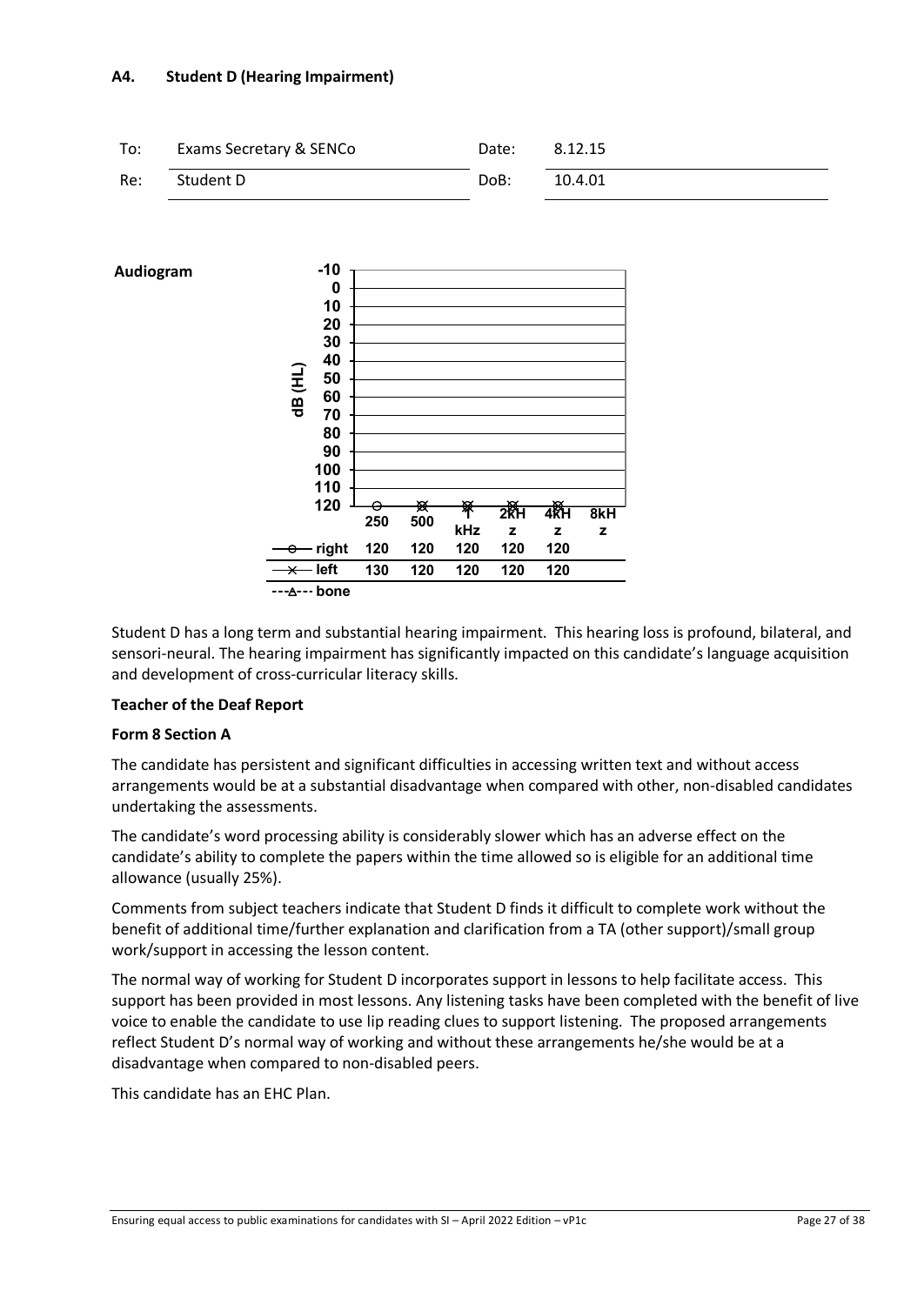### **Form 8 Section B**

I would advise that Student D should receive the following special arrangements for her GCSE/GCE/examinations and school-based assessments:

- Language Modifier (can also act as a reader)
- Modified language papers
- Early opening of papers to consider possible modifications
- A reader whose voice should be familiar and understandable to Student A (preferably female voice as this is easier for Student A to understand).
- Read aloud
- Separate invigilation as Student D will need to have the whole paper read to her
- Additional time allowance of 25%
- The speaking components of any exam to be taken in a small room with good acoustics.

The candidate has used the access arrangements as described, both in lessons and in internal assessments/exams and this is her normal way of working.

The following strategies have been in place in school throughout KS3/KS4:

- In-class support to modify language
- Regular Teacher of the Deaf support
- Small group work
- Pre and post tutoring
- 1:1 support to facilitate language acquisition and development
- Live speaker for listening tasks
- Read aloud
- Reader for internal exams/assessments
- Modified exam papers
- Additional time allowance for internal exams/assessments
- Language Modifier in internal exams/assessments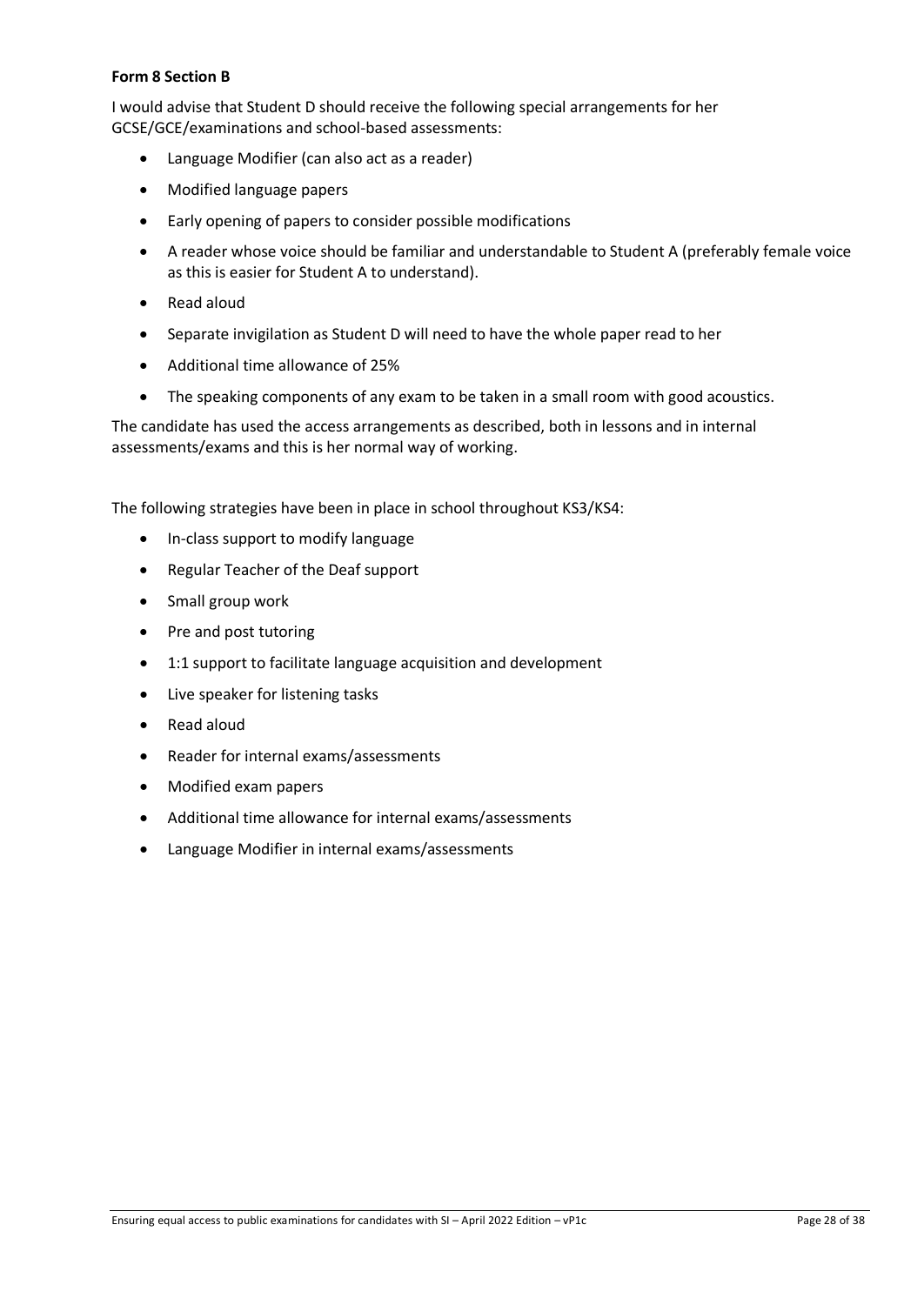## **Form 8 Section C**

The candidate has an impairment which has a substantial and long term adverse effect on her ability to read. Results from linguistic assessments are detailed below:

### **Reading Comprehension and Reading Speed**

### **Reader/LM/Modified Papers?**

Does the candidate comprehend continuous text or sentence at a level which is below average (SS84 or less)? **YES** 

Give the candidate's results on assessments of reading text or sentences with comprehension.

| Name of test           | GORT5          |
|------------------------|----------------|
| Test ceiling           | 23.11          |
| Date of administration | 8.12.15        |
| Centile                |                |
| Oral Reading Index     | 68 (very poor) |

### **Vocabulary Age**

Does the candidate have a standardised score on British Picture Vocabulary Scales which is below average (SS84 or less)? **YES** 

| Name of test           | <b>BPVS</b> |
|------------------------|-------------|
| Test ceiling           | 16.11       |
| Date of administration | 11.11.15    |
| Standardised score     | 74          |

### **Extra Time**

Does the candidate read continuous text at a speed which is below average (SS84 or less)?

### **YES (GORT 5)**

| Name of test           | GORT5          |
|------------------------|----------------|
| Test ceiling           | 23.11          |
| Date of administration | 8.12.15        |
| Centile                |                |
| Oral Reading Index     | 68 (very poor) |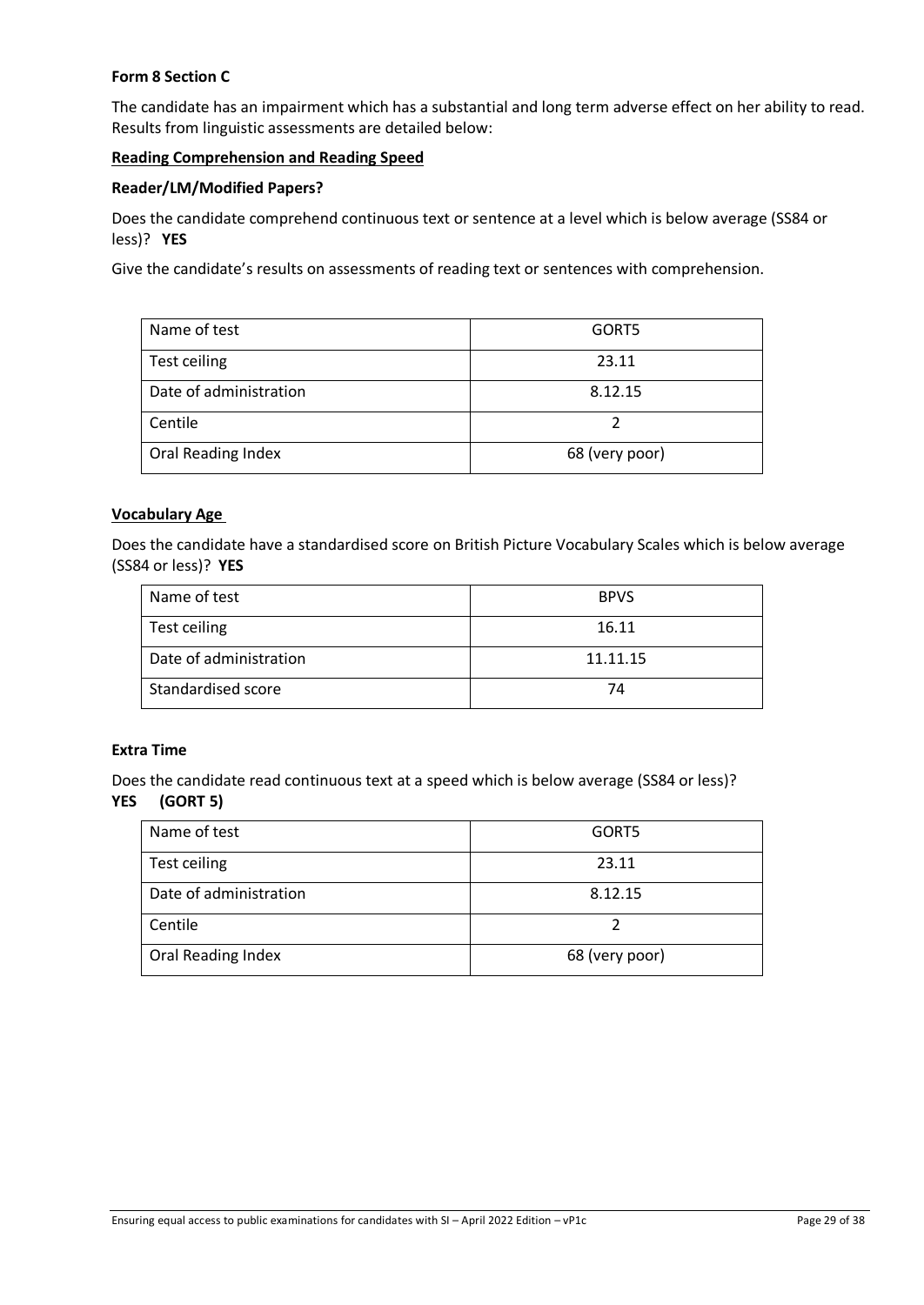## **Is the candidate's cognitive processing (e.g. phonological, auditory or visual processing, or working memory) in the below average range? (SS 84 or less)**

| Name of test                                                                                                                                                                                      | <b>CTOPP</b>        |  |
|---------------------------------------------------------------------------------------------------------------------------------------------------------------------------------------------------|---------------------|--|
| Test ceiling                                                                                                                                                                                      |                     |  |
| Date of administration                                                                                                                                                                            | 16.5.15             |  |
| Which type of processing does this test?                                                                                                                                                          | Speed of processing |  |
| Speed of processing Rapid Digit naming/Rapid<br>Letter Naming                                                                                                                                     | $Centile: 1$        |  |
| If you have further below average scores for processing that you have not entered in this or other<br>sections of this form please record them in 'Other relevant information' section' on page 8 |                     |  |

## **Other Relevant Information**

For candidates requiring a **Language Modifier or extra time up to 50%** a standardised score of 69 or less is required in relation to reading comprehension and/or vocabulary.

Student D has a standardised score of 68 on GORT 5 and a centile of <1 on the CTOPPS 2 speed of processing test therefore I would advise that she would benefit from having an Language Modifier.

If I can be of further assistance do not hesitate to contact me.

[Signature]

Teacher of the Deaf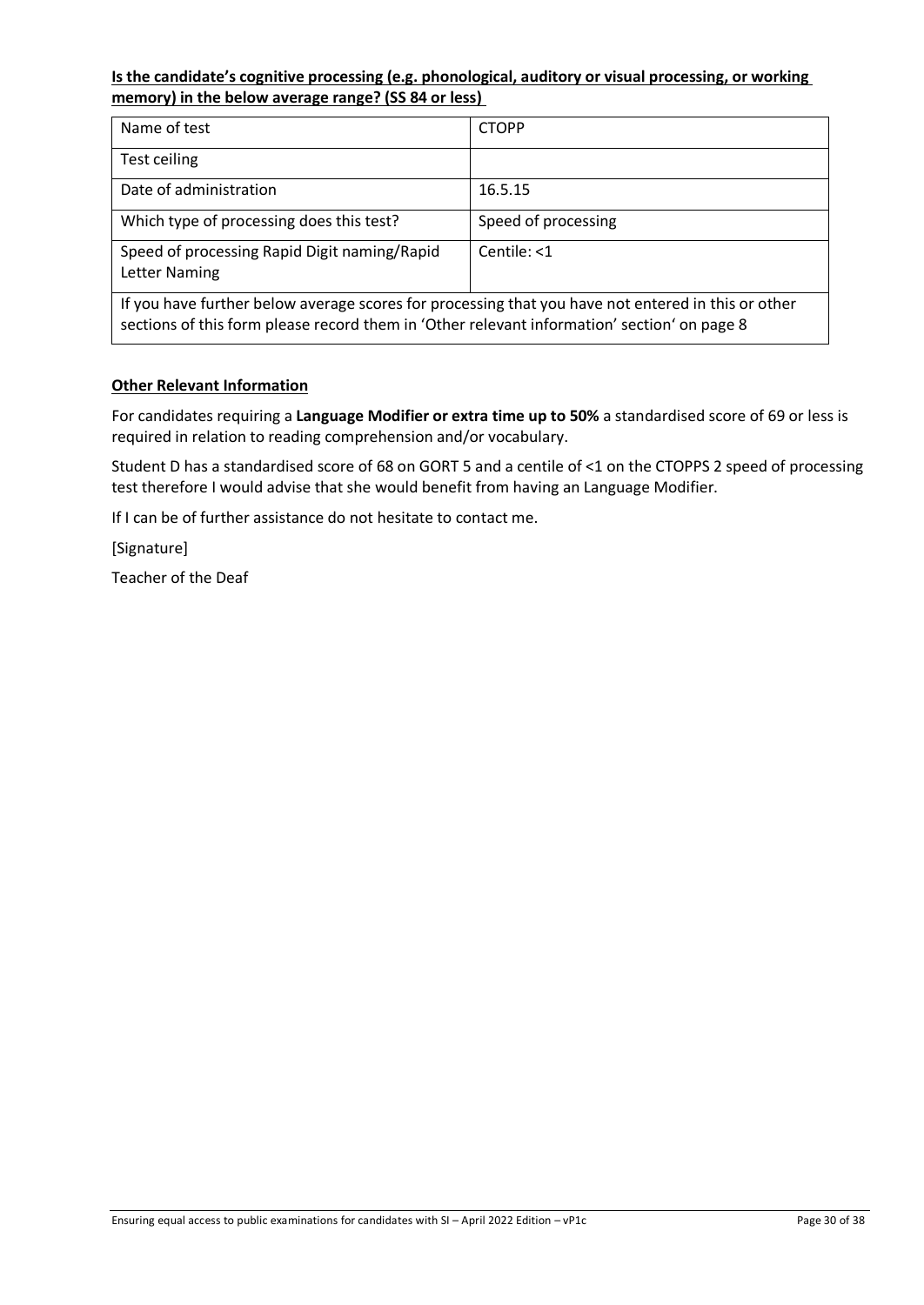## <span id="page-30-0"></span>**A5. Student E (Vision Impairment)**

Student E is registered as being sight impaired and has been known to the Sensory Support Service since 2005. He has a diagnosis of Stargardt's Disease - a form of juvenile macular degeneration which causes progressive vision loss. This condition is characterised by loss of central vision, blurred vision for both near and distance, decreased colour vision and blind spots. There are also difficulties with light/dark adaptation.

Student E struggles to read small print or distinguish small detail and has very reduced colour vision. He requires print in a minimum of font size 16 and all unnecessary visual distraction removed. His distance vision is also significantly reduced at 6/60.

Student E's speed of visual processing is considerably reduced, as is his ability to quickly scan pages, lines of text and pictures for detail. He cannot read print which is over a coloured background.

This level of impaired vision substantially impacts Student F's learning and access to all curriculum and assessment materials is significantly compromised.

Student E requires Modified Large Print papers for all examinations together with up to 25% additional time for their completion.

He will also require a practical assistant, use of IT, a scribe and a reader.

He may also require rest breaks during longer assessments.

This reflects normal school practice for Student E and without these special arrangements he would be at a substantial disadvantage.

If you require any further information, please do not hesitate to contact me.

[Signature]

Qualified Teacher of the Vision Impaired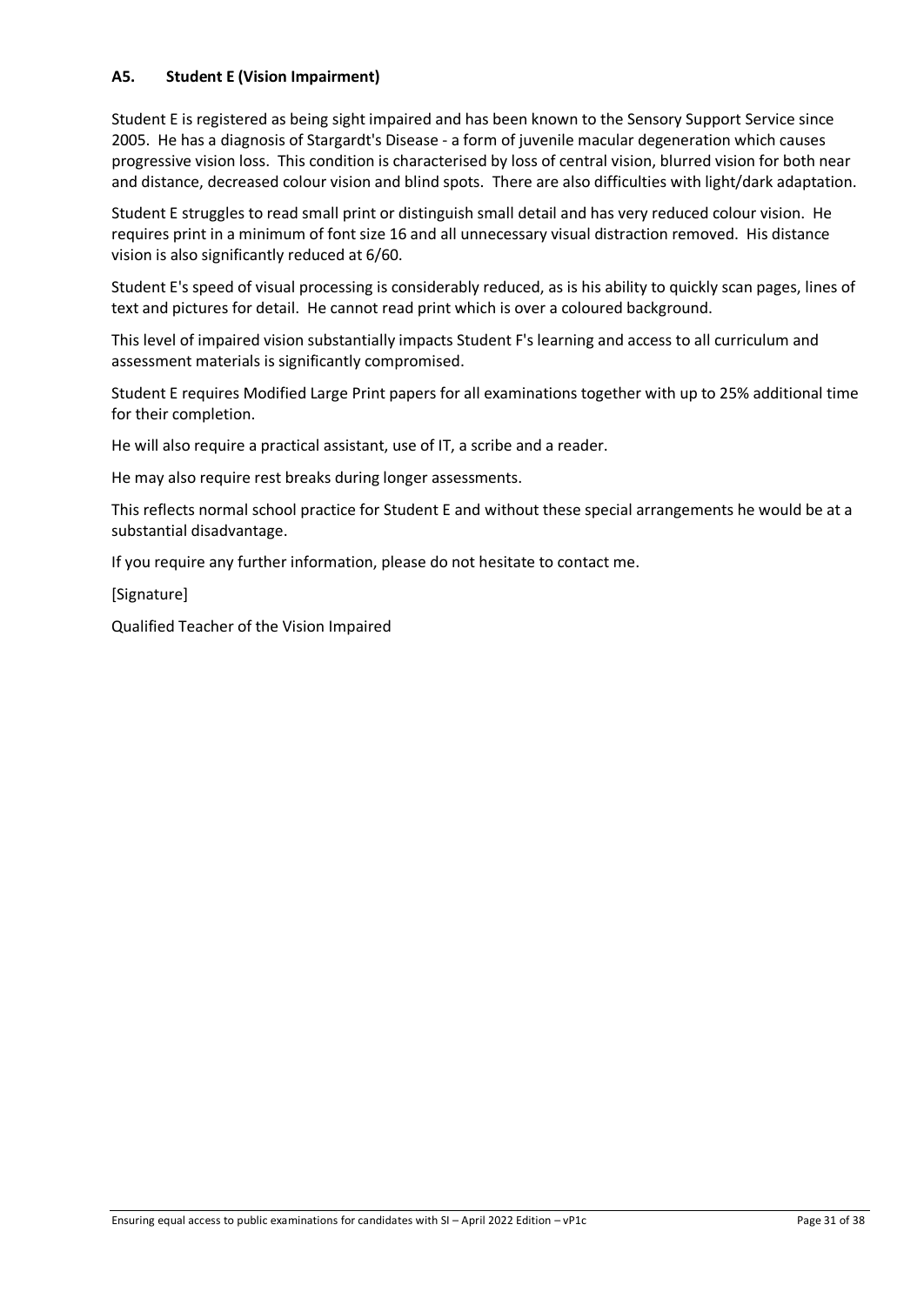## <span id="page-31-0"></span>**A6. Student F (Vision Impairment)**

To Whom It May Concern,

Student F has a diagnosis of congenital Leber's Amaurosis and is registered as being blind. He has no functional vision apart from some light perception, which he uses well for mobility purposes.

Student F uses a laptop with JAWS speech software, a Braillenote Apex braille laptop and/or a Perkins brailler to read and record his work and for all assessments. As is usually the case with braille readers, Student H's reading speed is significantly slower than print users and he requires additional time to complete tasks.

Student F requires braille papers for all examinations together with up to 100% additional time for their completion. He will also require a practical assistant, use of IT, a reader, scribe and rest breaks. This reflects normal school practice for Student F.

If you require any further information, please do not hesitate to contact me.

[Signature]

Qualified Teacher of the Vision Impaired

Sensory Support Services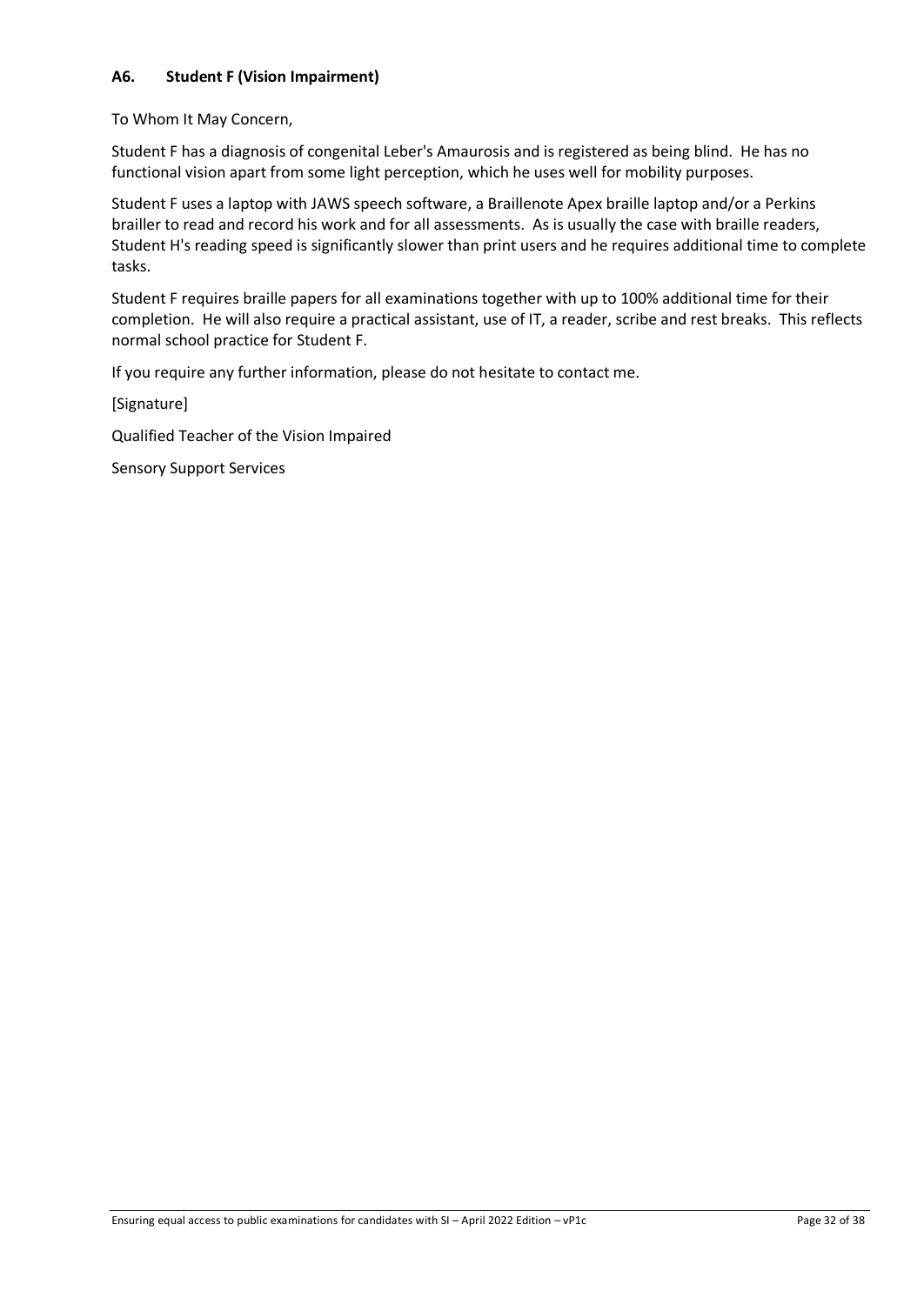## <span id="page-32-0"></span>**A7. Student G (Vision Impairment)**

Student G has bilateral colobomatous microphthalmia and is registered as severely sight impaired. This eye condition affects the optic discs and macula in both eyes. Student H has extremely limited vision and a visual field loss in both eyes.

- Distance vision **3/60**
- Near vision **– font 32**
- Visual field loss Student G has an upper and right visual field loss; also has a restricted visual field on left side.
- Poor contrast sensitivity

### **Equipment used on daily basis:**

Student G uses a range of low tech and high tech equipment; uses an Apple Macbook Pro; touch types all work; a Magnilink distance camera to access board work; Zoom Text magnification software; text to speech functions; a Pebble magnifier; an iPad and a range of low tech equipment.

#### **Special access arrangements GCSEs**

- Student G is eligible for A3 Modified 24 point **bold** GCSE examination papers with early opening to allow for additional enlarging into font 32 print.
- Student G also qualifies for up to 100% extra time for all GCSE examinations due to severe vision impairment.
- Student G will need to record answers through daily medium of the touch typing on a laptop.
- Student G will also need to use assistive magnification technology to access exam papers and will require a reader and a scribe.
- Student G will need rest breaks due to visual fatigue and a practical assistant in subjects that necessitates this under the JCQ guidelines.
- Student G needs to use all their specialist low and high tech equipment to give equitable access to all GCSE examination papers.
- Student G will need to work in a separate room for all examinations.

Signed

[Signature]

Qualified Teacher of the Vision Impaired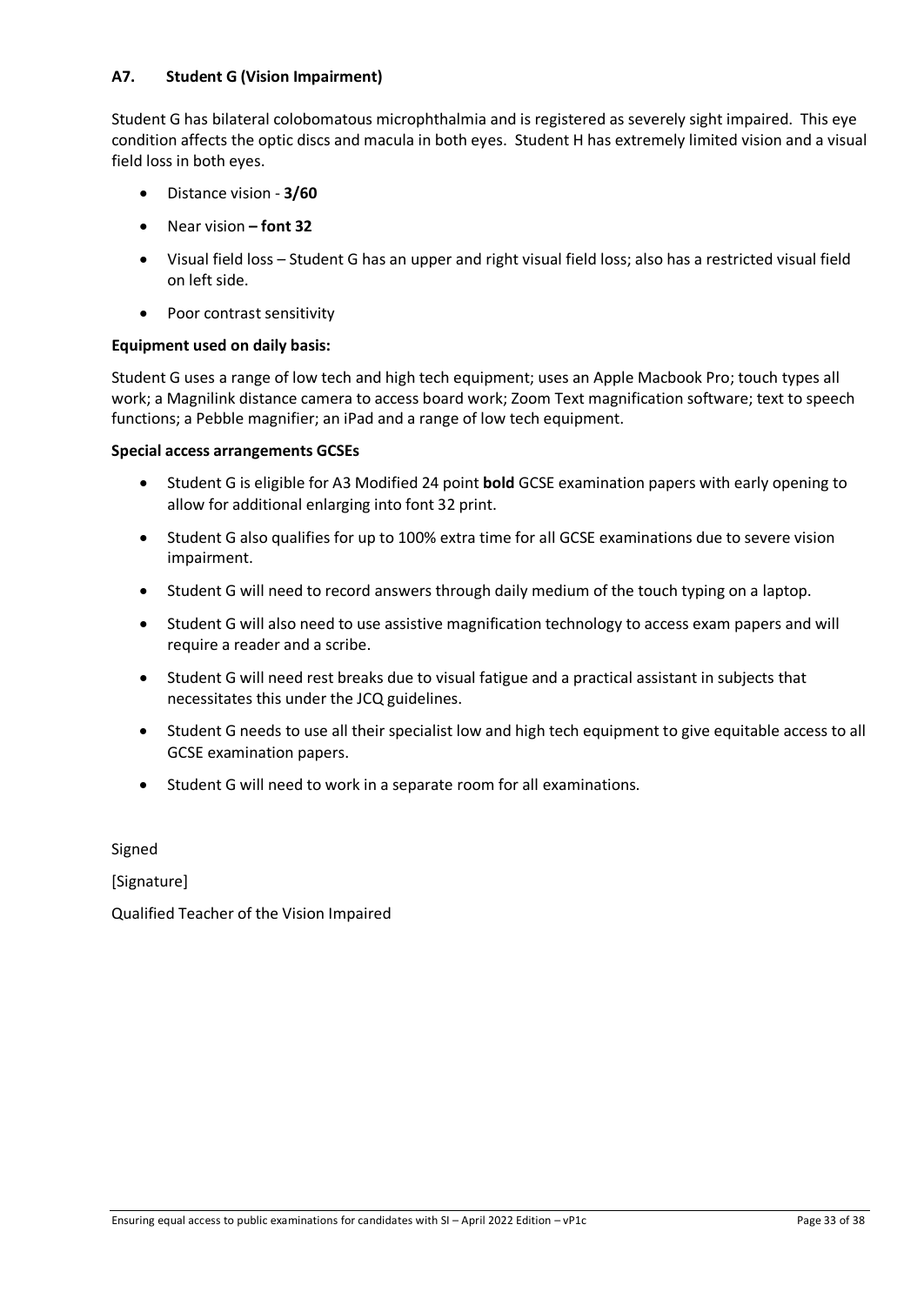## <span id="page-33-0"></span>**A8. Student H (Vision Impairment)**

### **Background information**

Student H became unwell in September 2012 and she has not attended school since. Her symptoms included extreme tiredness, headaches and a loss of vision. Student H has been diagnosed with chronic fatigue and can only concentrate and work for short periods of time interspersed with rest periods. She has been unable to walk and has needed to be in a wheelchair although over the last few months she has been learning to walk again. She is now able to walk around the house.

## **Eye Condition**

Student H was seen in December 2014 at the Eye Hospital and it was noted that she was photophobic (sensitive to light) but it was not possible to identify a cause of her reduced vision from an eye examination. She was also presenting with dizziness and the ophthalmologist suggested that this may be a side effect of medication. She has an appointment in early April at XXX Eye Hospital for electrodiagnostic tests.

## **Functional Vision (how Student H uses her vision)**

Student H is extremely photophobic which means that she finds it difficult to tolerate any light. She has described looking at light as feeling 'like pins in my eyes'. She requires the curtains or blinds to be drawn and to wear dark wrap-around glasses.

Student H feels that there has been some improvement in her vision and she can make out the shape of objects that are close to her even though she cannot see the finer detail. This includes not being able to see facial expressions. Since December 13, Student H has been unable to read the largest letter equivalent to N48 on the Sonksen Near Chart at any distance but today she could just make out the letter O at this size but none of the other letters. She was also able to see text of 130 point bold on a yellow background on a computer. Although this represents an improvement it still means that functionally print of any size is not accessible.

### **Exam arrangements**

Student H will require for her English GCSE:

- Extra time –25%
- **Reader**
- Scribe
- Rest Breaks
- To plan her work on a Dictaphone **OR** dictate plan to scribe **OR** write plan onto her iPad and listen back using VoiceOver

Signed

[Signature]

Qualified Teacher of the Vision Impaired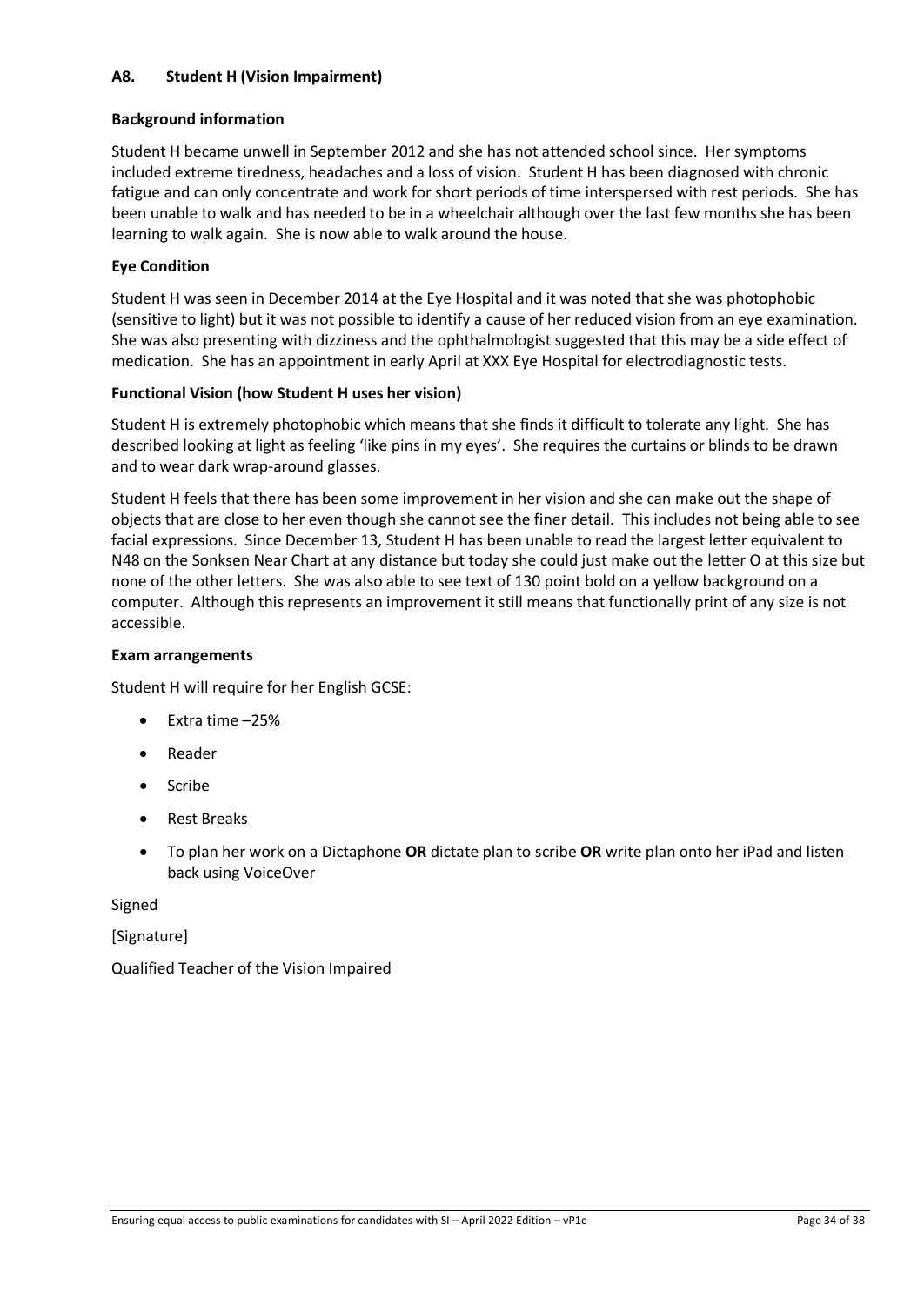## <span id="page-34-0"></span>**A9. Student J (Vision Impairment)**

Dear Sirs

### **Ref: Student J DOB: [Redacted]**

Student J is severely sight impaired and has no useful residual vision to access printed learning medium. Student J has come from Poland in the last year and has limited English language and literacy skills.

As Qualified Teacher of the Visually Impaired I am responsible for monitoring Student J's progress, and advising her college of any additional requirements, to ensure she has access to all curriculum areas. Her current way of working to enable her to keep up with lesson delivery is for tasks to either be differentiated to allow her to complete it in time or if the lesson permits she is given extra time to complete tasks.

For the purpose of examinations Student J needs an uncontracted Grade 1 Braille exam paper, and would benefit from 100% extra time as she is considerably slower at accessing modified Braille medium. It would take her significantly longer to process tactile information such as diagrams. In addition to using Braille and tactile medium to access test papers, Student J is slower to read Braille in English and produce brailled responses in English.

Yours Faithfully [Signature] Qualified Teacher of the Vision Impaired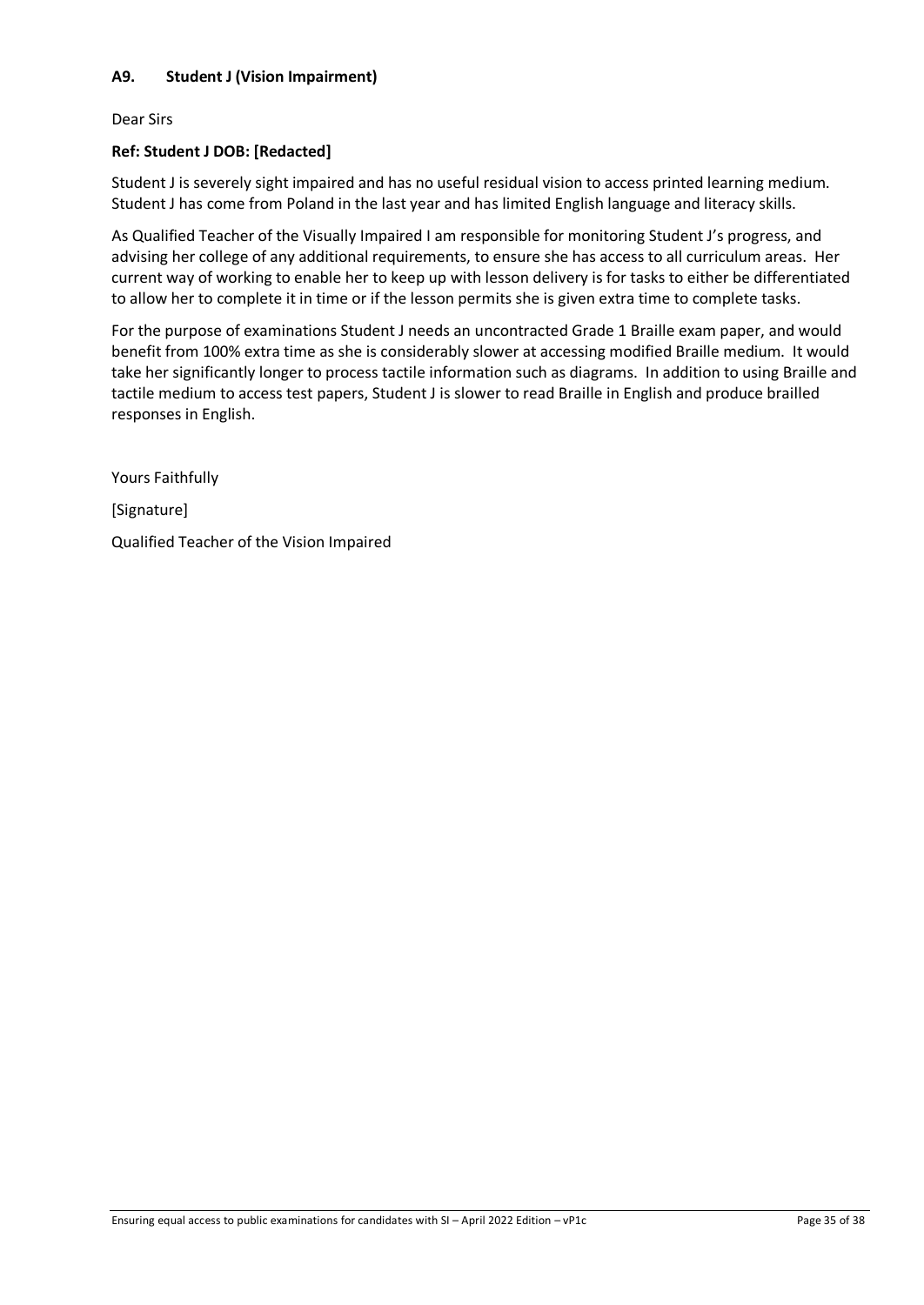### <span id="page-35-0"></span>**A10. Student K (Vision Impairment)**

#### Dear Sirs

### **Ref: Student K DOB: [Redacted]**

Student K is severely sight impaired due to a diagnosis of Laurence-Moon-Beidl Syndrome which results in gradual deterioration of vision. He is under the care of YYYY (Consultant Ophthalmologist) at the XXXX Children's Hospital. Over the past year, Student K has had a significant drop in vision and has had to come to terms with his vision loss and adapt to alternative means of accessing the school curriculum.

As Qualified Teacher of the Visually Impaired, I am responsible for monitoring Student K's progress, and advising his school of any additional requirements, to ensure he has access to all curriculum areas. For the purpose of examinations, Student K would benefit from at least 50% extra time as he is now much slower at accessing modified printed medium and it would take him significantly longer to process visual information such as diagrams, as it is a much more tiring process. He is starting to use a laptop with speech software to record his work, however because of the short time he has been using this equipment his word processing speed is too slow to complete larger amounts of text. For the purpose of examinations he would therefore need a scribe.

Student K's usual way of working in class would be to access learning resources in print size 36 and for examination purposes would need to access modified large print paper at print size 36.

Yours Faithfully

[Signature]

Teacher of the Vision Impaired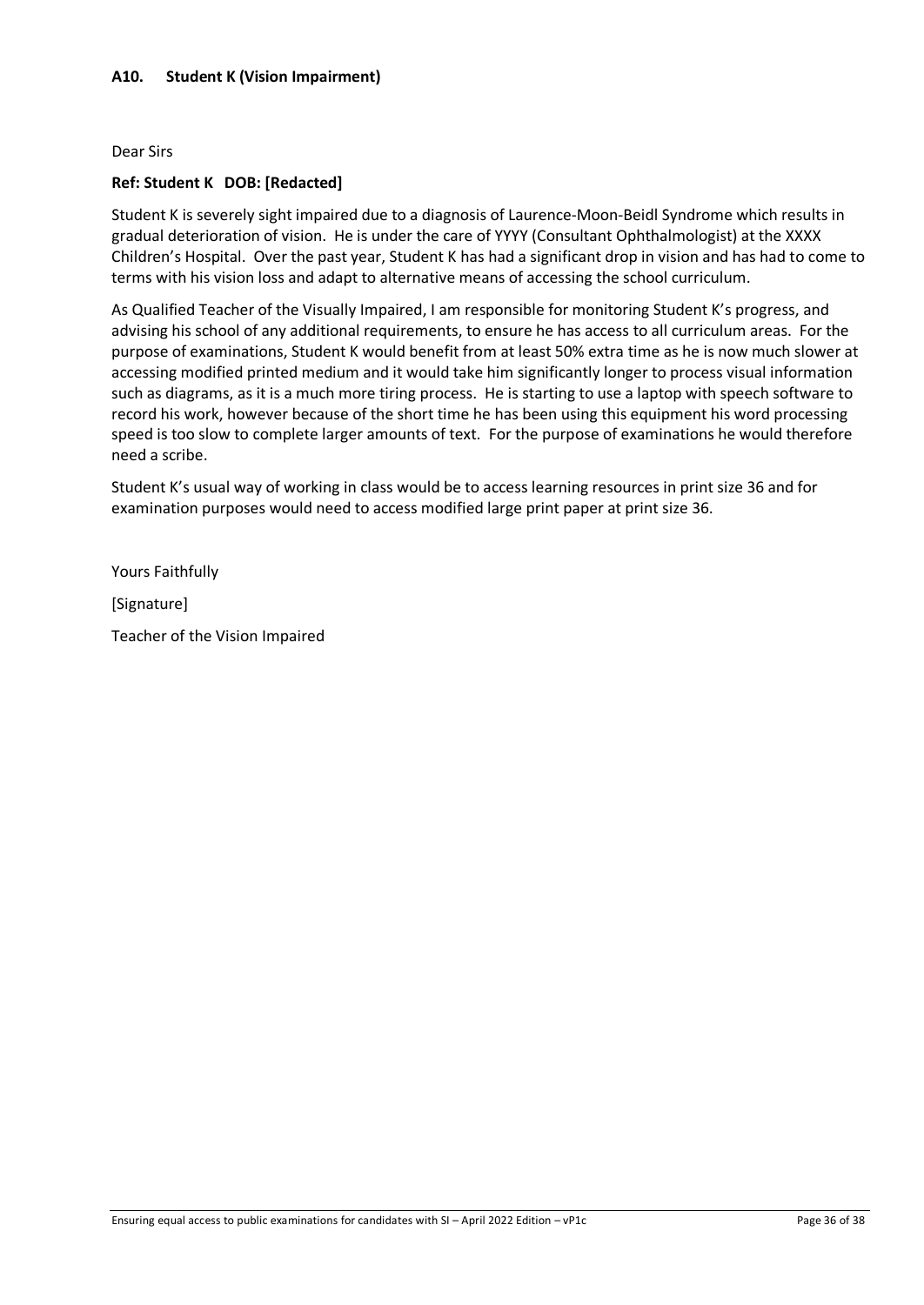### <span id="page-36-0"></span>**Appendix B – What is a disability?**

The Equality Act 2010 definition of disability is usually considered in terms of:

- identifying a physical or mental impairment
- looking into adverse effects and assessing which are substantial
- considering if substantial adverse effects are long term
- judging the impact of long term adverse effects on normal day to day activities.

Statutory guidance on the Equality Act 2010 definition of disability has been produced by the Office for Disability Issues (within the Department for Work and Pensions) to help better understand and apply this definition. [22](#page-36-1)

Disability means 'limitations going beyond the normal differences in ability which may exist among people'. Research suggests that about 6-7% of children are disabled.

'Substantial' means 'more than minor or trivial'. Substantial adverse effects can be determined by looking at the effects on a person with the impairment, comparing those to a person without the impairment, to judge if the difference between the two is more than minor or trivial. 'Long term' means the impairment has existed for at least 12 months or is likely to do so.

The guidance from the Office for Disability Issues illustrates factors which might and might not reasonably be regarded as having a substantial adverse effect on normal day to day activities.

Factors that might reasonably be expected to have a substantial adverse effect include:

- persistent and significant difficulty in reading and understanding written material where this is in the person's native language, for example because of a mental impairment, a learning difficulty or a sensory or multi-sensory impairment
- persistent distractibility or difficulty concentrating
- difficulty understanding or following simple verbal instructions.

Factors that might reasonably be expected not to have a substantial adverse effect include

- minor problems with writing or spelling
- inability to fill in a long, detailed, technical document, which is in the person's native language without assistance
- inability to concentrate on a task requiring application over several hours.

### **Is disability different from Special Educational Needs?**

A child or young person has special educational needs (SEN) if they need extra support because they find it harder to learn than the majority of other children or young people of the same age. Children and young people who have special educational needs (SEN) do not necessarily have a disability, and some disabled children and young people do not have special educational needs. There is a lot of overlap between the two groups though, and students with sensory impairment are likely to be covered by both definitions.

Ensuring equal access to public examinations for candidates with SI – April 2022 Edition – vP1c Page 37 of 38

<span id="page-36-1"></span><sup>22</sup> Se[e http://odi.dwp.gov.uk/docs/wor/new/ea-guide.pdf](http://odi.dwp.gov.uk/docs/wor/new/ea-guide.pdf)